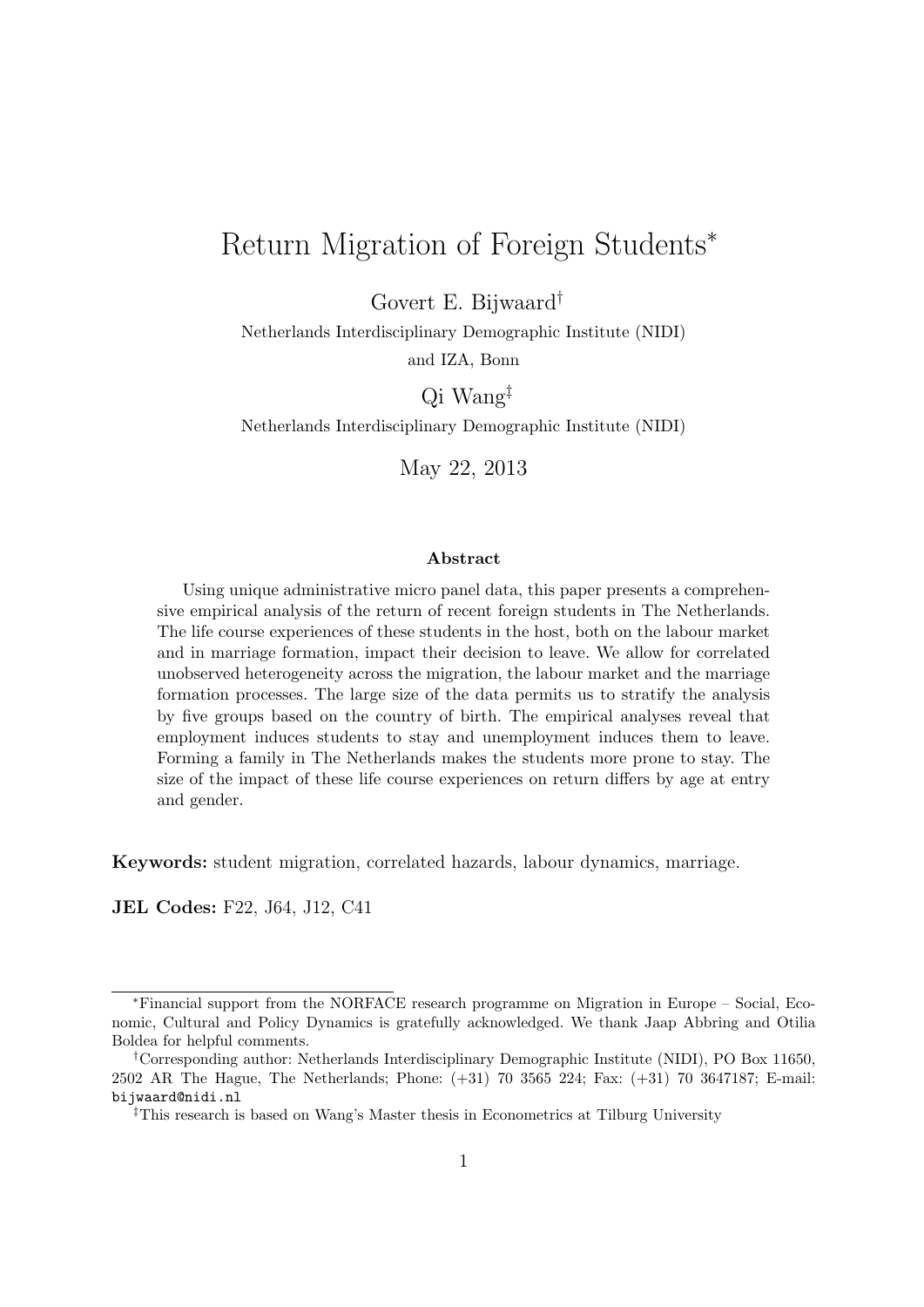## **1 Introduction**

With the advancement of globalization, migration has become an important subject. Among the growing migration population the number of foreign students has increased most rapidly. With the increasing internationalization of educational programs, students start seeking educational opportunities outside their original country. The number of foreign tertiary students in OECD countries in 2009 was 3.7 million. The proportion of foreign students among all tertiary students in OECD countries has grown 7% annually from 2000 to 2009. For most OECD countries the net flow of student migration is positive. In 2009 the 21 European OECD members had 2.6 foreign students for each European citizen enrolled abroad. In the Netherlands the absolute number of foreign students has more than doubled from 2000 to 2009. About 20% of the foreign students that enter the Netherlands remain in the country, (see Bijwaard, 2010). The majority, more than 80%, of the changes in the socio-economic status of students in the Netherlands are work related, (see OECD, 2011).

Despite the growing importance of international student mobility there has relatively little research on student migration, neither theoretically nor empirically. In most papers on migration, student migration is just regarded as an integral part of migration or as migration of the skilled. One important exception is Rosenzweig (2006) who formulated two competing models underlying the migration of students: the *constrained domestic schooling model* that assumes that foreign students come from countries with high returns to education but with few domestic opportunities to invest in human capital, and the *migration model* that assumes that students will acquire schooling abroad as means of entering and staying in the foreign country when the return to education are low in their home country.

The main reason for limited research on student migration is the lack of specific data. Our large administrative dataset, that contains the migration motive of the migrants, allows us to focus on the behaviour of foreign students in the Netherlands. An important issue is that many students only stay temporarily in the host country. After graduation many return back to their country of origin or move on to a third country. This return migration is intrinsically related to the labour market behaviour of these students, especially after graduation. Another important process that also influences the return behaviour is marriage formation. As most students are in their twenties, searching for a spouse, they are likely to start a family, or at least find a partner, when they are studying abroad. Of course, with a partner in the host country you are less likely to return. However, little is known on how individual labour market changes or marriage formation affects the return decision. We will fill these gaps by analysing the impact of these lifecourse events on the return intensity of recent foreign students to the Netherlands.

We address these novel questions using a unique administrative panel for the entire population of recent immigrants to the Netherlands covering the years 1999-2007. This Dutch immigrant register is based on the legal requirement for immigrants to register with the authorities upon arrival. A feature of our data is the administrative report in the immigrant register (consistent with the visa status at entry) of the immigration motive.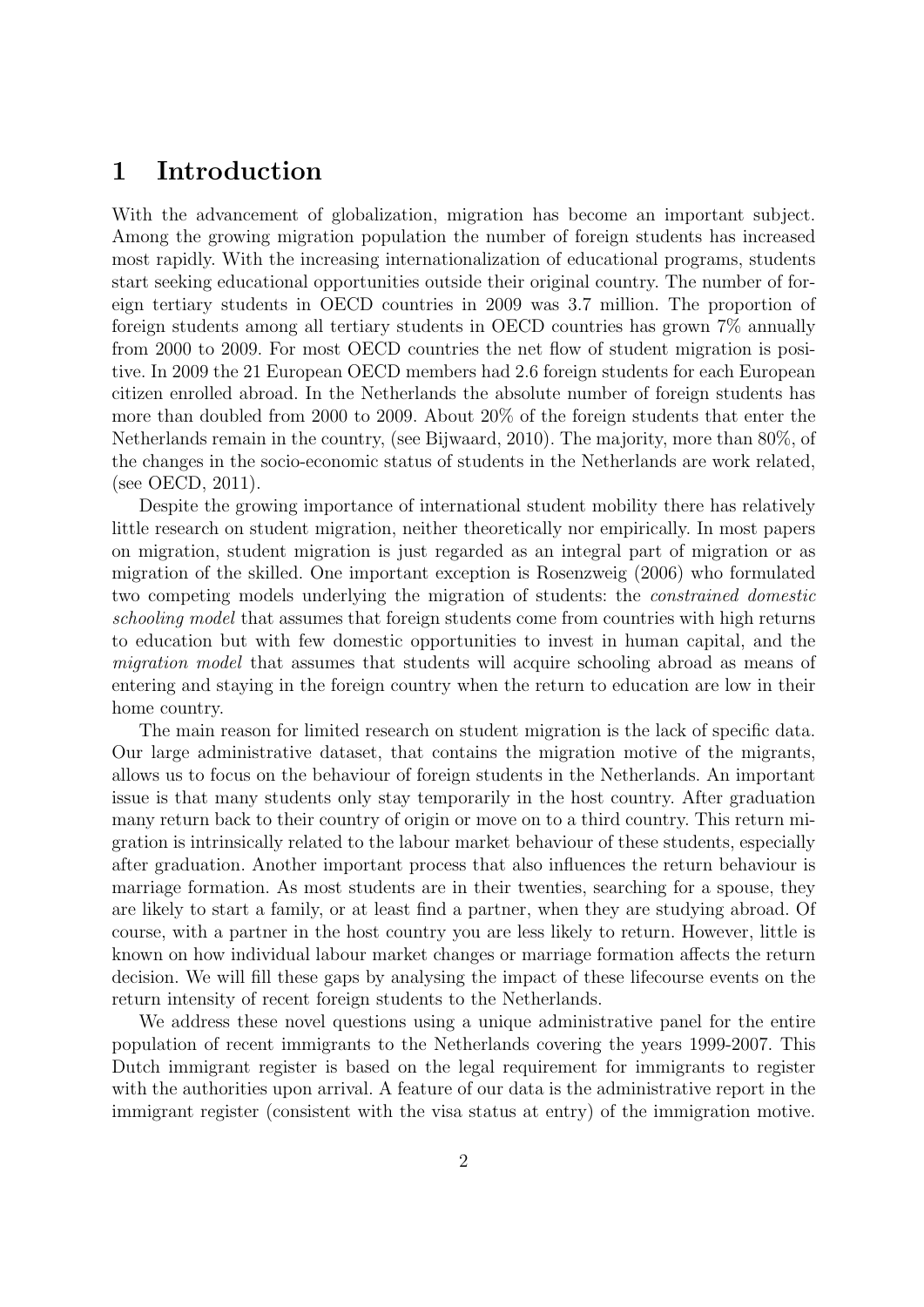This enables us to focus explicitly and exclusively on 42,730 foreign students (16% of all recent (non Dutch) immigrants). The data contain information on the (day-exact) timing of migration moves to and from the Netherlands, the timing of labour market (and student status) changes and on the timing of marriage formations (while the migrant is registered in the Netherlands). Several other official registers are linked by Statistics Netherlands to this immigrant register, such as the social benefit and the income register (used by the tax authorities). The size of our data allows us to estimate models separately for distinct immigrant groups defined by their country of birth.

While modern duration analysis (see e.g. Van den Berg (2001) for a survey) is widely applied in labour economics, the limitations of available data have prevented its widescale adoption in migration studies. Among the exceptions are, Aydemir and Robinson (2008) who estimate proportional hazard models for return from Canadian, Bijwaard (2010) who estimates mover-stayer hazard models for return from the Netherlands, and recently Bijwaard et al. (2013) who focus on the return of labour migrants from the Netherlands. Similarly to Bijwaard et al. (2013) we consider the labour market processes, in- and out of employment and study, the family formation process and, the migration process jointly. These processes are interdependent both through observed and unobserved factors.

By providing estimates of the effects of labour market dynamics and family formation on the return decision of foreign students, this paper enlarges the evidence base for policy makers. As immigration has become a core public concern in most developed economies, policy makers seek to manage immigrant stocks. Understanding the link between the labour market, family formation decisions and migration processes is fundamental to this end. In particular, identifying those students who are more likely to stay is relevant to current debates about the financial costs, in terms of attracting and retaining the right, skilled migrants, to fill (future) human capital shortage on the labour market.

Section 2 reviews previous works both theoretically and empirically that are related to the current research; The administrative data are described in Section 3. Section 4 introduces the method and model used; In particular, we specify the labour market, marriage formation and migration processes, and elucidate the role of unobservable heterogeneity. We also address the assumptions needed to allow for a causal interpretation of the estimated effect of each process on the other processes. The empirical results are presented in Section 5. Finally, Section 6 concludes.

## **2 Research on Student Migration and return**

There is an abundant amount of literature investigating the reasons and consequences of migration, but little on student migration. Student migration is connected to human capital theory and regarded as an investment in human capital (see Mixon Jr. and Hsing, 1994). According to human-capital theory, people move when the discounted values of their expected net returns to individual capital are larger in the host than in their country of origin. In this framework individual human capital characteristics, such as education, age and work experience, essentially determine migration decisions, (see Greenwood, 1985;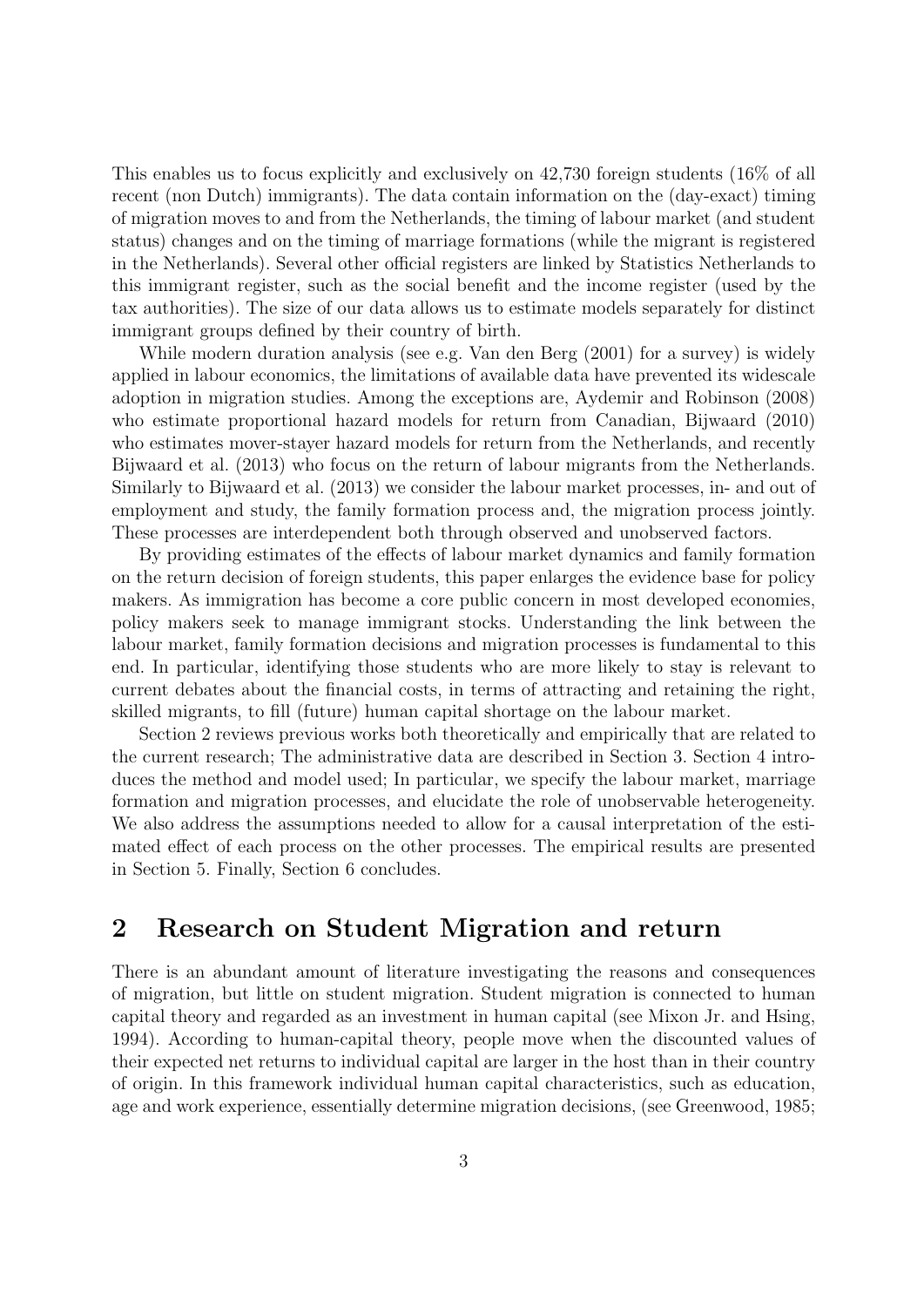Massey et al., 1993). A crucial point in this context is whether education and skills acquired at home can be transferred into the host country labour markets. This is often not the case between countries with different levels of economic development. For students studying abroad who want to remain in the host the problem of limited transferability is no longer an issue, since they are acquiring host country specific human capital. When they return the transferability plays a role again.

If human capital accumulation is relatively easier in the host country this can motivate a temporary stay abroad. Human capital accumulation can take place both through formal education and work experience. As argued by Co et al. (2000) this accumulation will allow the person to enter the home country wage distribution at a relatively higher point upon return, which even though the home country could have a lower average wage level, will leave the person better off. Following this argument, spending time abroad studying, can be a way of gaining a competitive edge. This induces that students would stay temporarily for a short period in the host. On the other hand, completion of education in the host enhances the migrant's host country specific human capital, thereby facilitating the participation in the host country's labour market. This would reduce the migration rate out of the host country.

In line with the human capital theory Rosenzweig (2006) has formulated two competing models for student migration. According to the *school-constraint* model foreign students come from countries with high returns to education but with few domestic opportunities to invest in human capital. Then, students seek training in other countries with the ultimate goal of returning to their home country and reaping the rewards of the high return to education. According to the *migration* model students will acquire schooling abroad as means of entering and staying in the foreign country when the return to education are low in their home country. In this case, students are simply escaping the low wages at home in search for higher income. In line with the latter case students choose to study abroad to gain access to the labour market opportunities in the host country. Evidence has shown that many host countries have adopted immigration policies to facilitate the immigration of former international students in it, and provide them a pathway to permanent residence, (see Tremblay, 2005).

A prominent strand of literature on skilled migration refers to "brain circulation", "brain gain" and "brain drain". The old brain drain view that the developed world is plundering the human resources of the poor developing world, has been abandoned. The recent theoretical and empirical brain drain literature shows that high-skill emigration do not deplete a country's stock of human capital and can generate positive network/diaspora externalities. First and foremost, it shows that the brain drain side of globalization creates winners and losers, (see Docquier and Rapoport, 2012). Currently it is acknowledged that foreign students who settle down in the host country and can create development opportunities for the sending country through remittances, business relationships, direct investment, technological and ideological exportation, (see Lowell et al., 2004). This is related to the literature that emphasizes the potential for migrants to reduce international transaction costs and facilitate the flow of goods, factors, and knowledge between host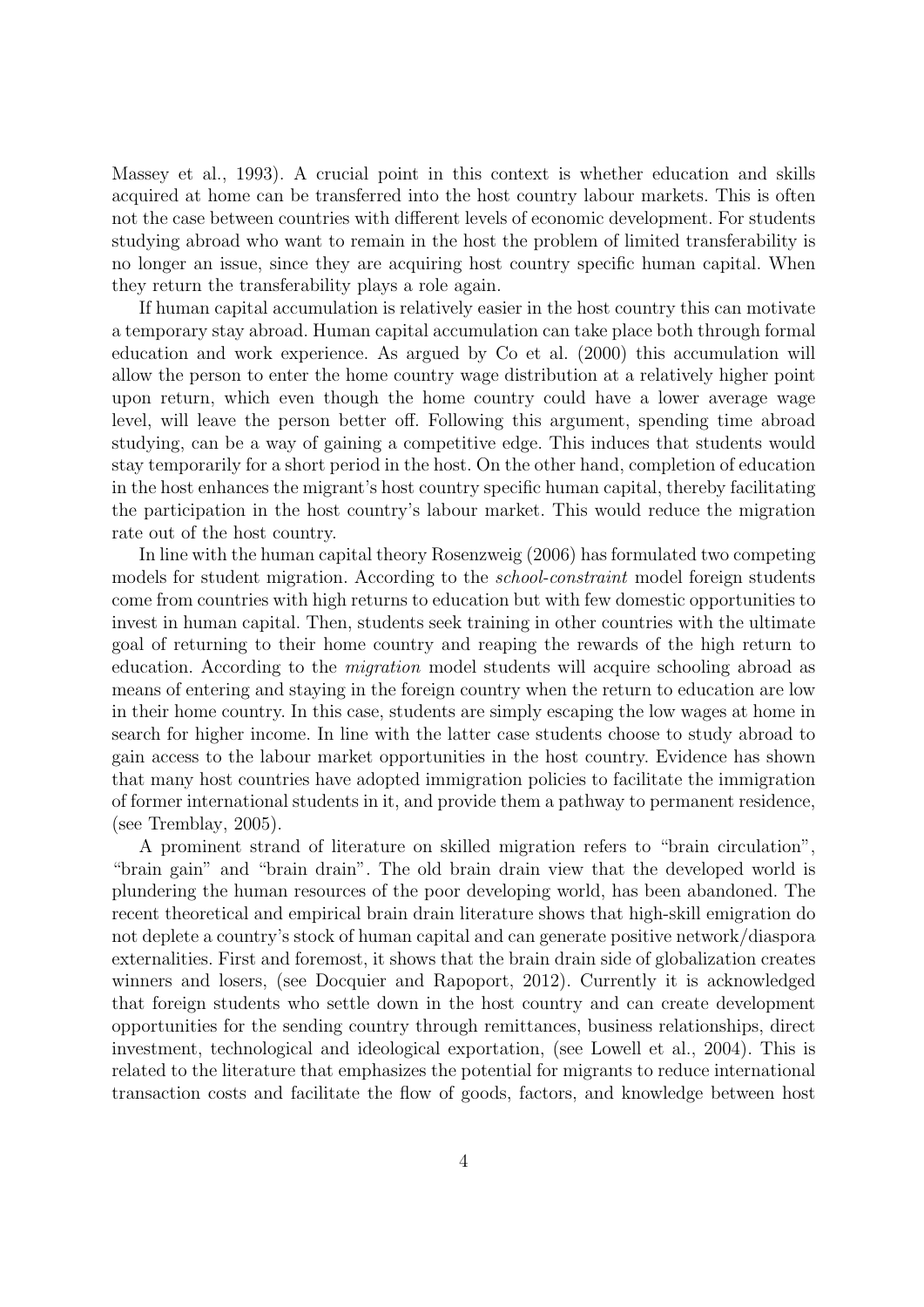and home countries. The sociological literature (e.g. Meyer (2001)) has long recognized that the migration of scientists can facilitate the international diffusion of knowledge and technology be it directly, through brain circulation, or indirectly through the creation and development of networks. Massey and Zenteno (1999) and Beine et al. (2012) found empirical evidence of the network effect of international students' mobility. Dreher and Poutvaara (2005) found that the subsequent migration flow after student migration can be substantial. This suggest that hosting foreign students is an efficient way of attracting future high-skilled migrants.

The literature investigating students' intention to study abroad and their intention to return are mainly based on survey data with subjective questions. For example, Imran et al. (2011) found that of the Pakistani students abroad, 14% intended to return to Pakistan immediately after graduation, 10% never intended to return and 37% intended to stay abroad temporarily. The most important factors for choosing training abroad were perceived the impact of the training on the future career, financial conditions in the foreign countries, and job opportunities. For the decision to stay in Pakistan to further their training, only family ties in Pakistan has significant effect.

The return rates of foreign students is a key issue analysed by Rosenzweig (2008). He finds that the mobility of students can be explained by the same factors that explain international migration in general, higher wages. Bratsberg (1995) has shown that return rate of foreign students from the US depends on the education level in their home country. When the educational attainment of a student exceeds the average education level in the home country or when the return to education in the home country is higher, the more likely the student is to return to the home country. Bijwaard (2010) found high return rates of foreign students coming to the Netherland. He also found that when they leave most students hardly ever return. Gibson and McKenzie (2011) studied the migration behaviour of the best and brightest students in three Pacific countries, Tonga, Papua New Guinea(PNG) and New Zealand. In these three countries, a very high percentage of top students chose to pursue their tertiary education in a foreign country. These students also have very high return rates. Counter-intuitively, for these most intelligent students economic benefits did not play an important role in their location decision, but were more related to family, lifestyle choice and career opportunities. Baruch et al. (2007) find, from a survey among students who come to study in the UK and the US, that the return intentions are influenced by the perceptions of the ethnic differences and labour markets, the adjustment process of the students in the host country, and their family ties in host and home countries.

To summarize, most research on student migration focusses on either what affects students' decision to study abroad or what is their decision after graduation. The experience of students in the host country and its influence on their behaviour is hardly considered. A dynamic view on the impact of lifecourse experiences, labour market dynamics and family formation, is missing. The main reason is probably the lack of sufficient data issue. For a thorough analysis of the impact of these lifecourse experiences very detailed and large individual data is needed. We can fill this gap with our unique administrative data.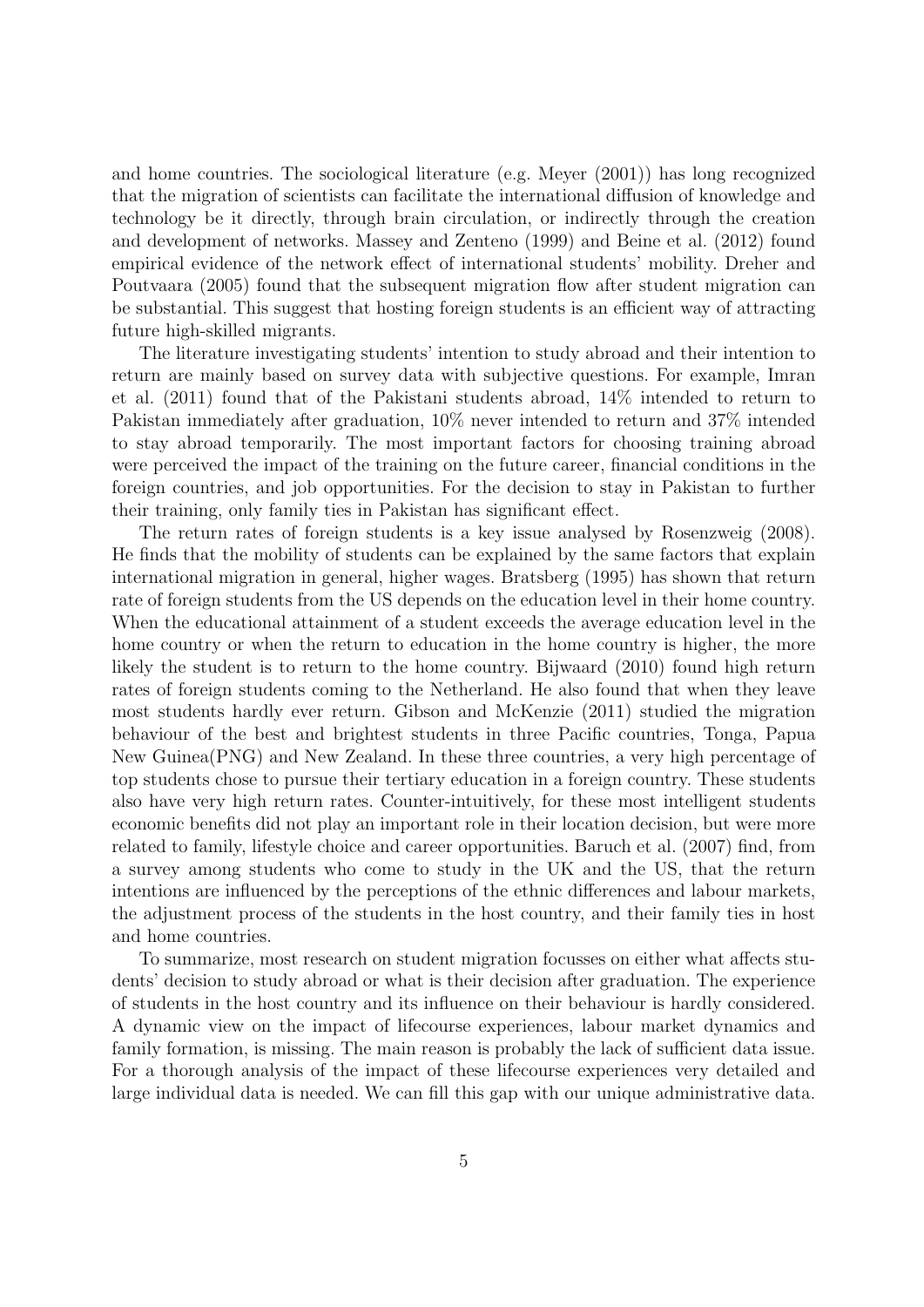## **3 Data**

All legal immigrations of non-Dutch citizens to the Netherlands are registered in the Central Register Foreigners (Centraal Register Vreemdelingen, CRV), combining information from the Immigration Police (Vreemdelingen Politie) and the Immigration and Naturalization Service (Immigratie en Naturalisatie Dienst, IND). For those immigrants who want to stay longer than two thirds of the next 6 months, they must notify local population register after their arrival in the Netherlands. Besides, all immigrants have to register at one municipality. The administration also records the migration motive of every migrant. The motive is usually coded according to one's visa status; otherwise it is reported by the immigrant during registration in the population register. Here we focus on migrants who report to migrate as students. We restrict the data to those reported students who had started studying within 3 months after their arrival. Finally, we excluded the students who were married at arrival, about 2%, to avoid initial selection problems in the effect of marriage on return. We end up with 42,730 who entered the Netherlands from 1999 till 2007.

Statistics Netherlands has linked the immigration register to the Municipal Register of Population (Gemeentelijke Basisadministratie, GBA) and the Social Statistical Database (SSD). The GBA contains basic demographic information of every immigrant, like birthdate, gender, marital status and country of origin. The SSD records monthly information of the individual's labour market status, income, industry sector, housing and household situation.

The labour market status is defined by the Social Economic Category (SEC), a classification used by Statistics Netherlands based on the main source of income. For somebody with multiple sources of income, like a student with a part time job or doing an internship, this classification can be misleading. Note that many (non-EU) students are only allowed, implied by their visa, to do small jobs during their studies. When the earnings of such a small (student) job exceeds the amount of student grant/scholarship the student receives, his/her SEC status will change from student to employee even when the student is still studying.

To correct for these spurious labour market status changes we made some data adjustments on short term employment spells in between study spells. It is reasonable to assume that these short employment spells are just spare-time jobs done by students while studying. These very short employment spells would confound our estimations by assuming a very dynamic labour market behaviour. Hence, we remove these spurious employment spells by assuming the migrant remains studying during such a spell.

We group our data based on the country of birth of the foreign student. Students from different countries face different visa restrictions. For students from EU/EFTA and Switzerland it is relatively easy to study in the Netherlands. For students from other countries a MVV (Machtinging tot Voorlopig Verblijf) is needed before a student can stay for more than three months in the country. Student from many (non-EU) developed countries are exempted from applying a MVV before entry but still need a residence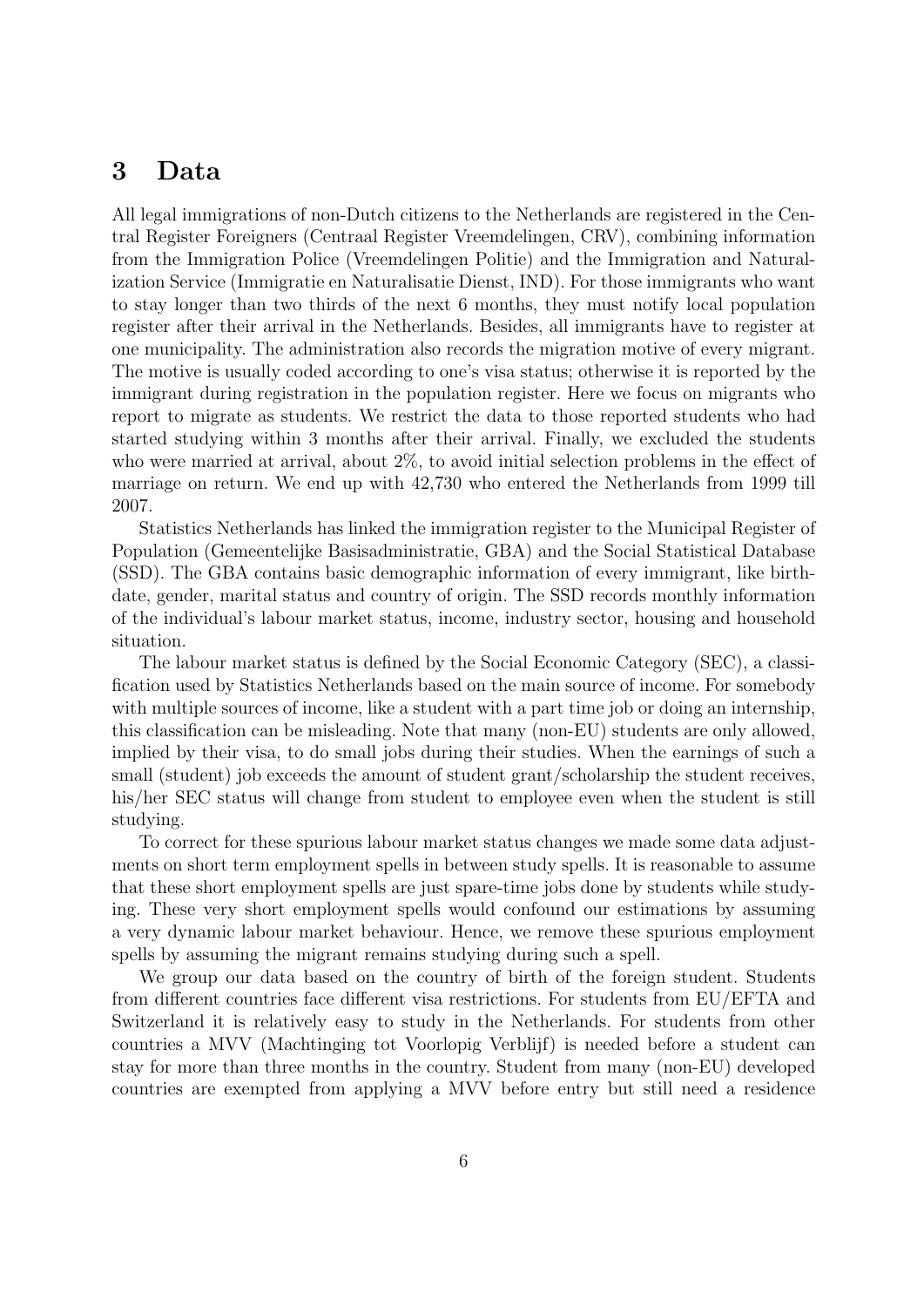permit<sup>1</sup>. Students from the countries that joined the EU in 2004 or 2006 are also exempted. So, we distinguish students from (1) EU 15 (including EFTA); (2) new EU, joined the EU in 2004 or 2006; (3) Developed countries (DC) and (4) Less developed countries (LDC). Finally, we consider students from the former Dutch colonies Surinam and the (Dutch) Antilles separately. Students from LDC's are the largest group with 39% of the students. The distribution over the other groups is: 28% from EU and EFTA countries, 8% from New EU countries, 5% from developed countries, and 20% from Surinam and Netherlands Antilles. See Appendix A for the distribution over the countries of birth.

#### **3.1 Descriptive Results**

Table 1 provides some descriptive statistics by country group. A slight majority of the students is female. The average age of the students at entry is 22, with students from developed countries on average older and from Surinam/Antilles on average younger. Around two to four percent get a child during their stay in The Netherlands, but students from the former Dutch colonies much more often. For most groups we see an increasing inflow of students over the years. The students from Surinam and the Antilles differ substantially from the other students, with two-thirds of the students younger than twenty, 13% of the students getting a child and a decreasing inflow over the years.

For all immigration spells, 37% end in out-migration. The detailed distribution over the country groups are listed in Table 2. The percentage of stayers, a student who is still in the country at the end of the observation period, varies between 55% and 69% for the 5 groups. Since our data include all student migrants who entered the Netherlands between 1999 and 2007, those censored spells involve many spells starting late in the period and therefore overestimate how many students remain in the country, see the Kaplan-Meier survival curves in Figure 1. About half of the students (46%) are still studying when they leave the country. The students have substantial labour market experience during their stay in The Netherlands with 14% to 45% is ever employed and 25% to 44% is ever unemployed. Students from the former Dutch colonies, Surinam and Netherlands Antilles, have employment experience and students from DC and LDC countries have more unemployment experience. Most students remain single while in the country; 2% (EU) to 5% (LDC) get married in The Netherlands.

To get a rough idea of the different processes in our data we depict the Kaplan-Meier estimates of remaining in the country, Figure 1, of remaining single, Figure 2, and of remaining studying, Figure 3. Figure 1 clearly shows that students from Surinam and the Netherlands Antilles stay more often, with slightly more than half of those students still in the country nine years after arrival. About 60% of the students from the other groups have left the country within nine years. Many students from the new EU countries leave rather fast, after around two years in the country.

<sup>1</sup>Exemption of MVV applies to nationals from: Australia, Canada, Japan, New Zealand, Norway, South Korea and USA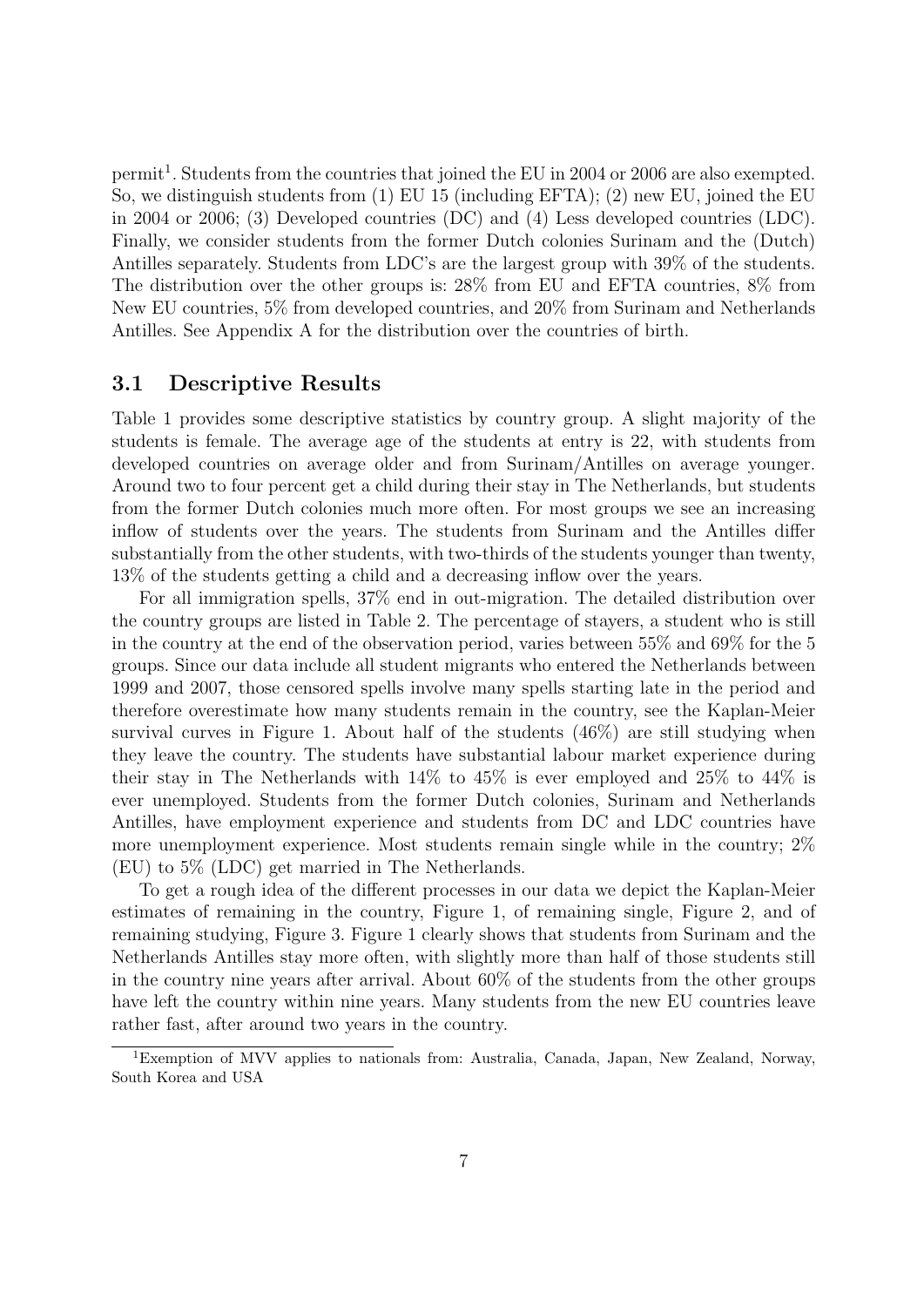|                       | Non-EU       |               |          |            |                    |  |  |  |
|-----------------------|--------------|---------------|----------|------------|--------------------|--|--|--|
|                       | <b>EU 15</b> | New EU        | DC       | <b>LDC</b> | Surinam & Antilles |  |  |  |
| Female                | 57.6%        | 59.4%         | 53.0%    | 49.2%      | 54.4%              |  |  |  |
|                       |              | Age at entry  |          |            |                    |  |  |  |
| Aged 18-20            | 33.2\%       | 26.6%         | 18.2\%   | 28.5%      | 66.5%              |  |  |  |
| Aged 21-24            | 47.9%        | 54.8%         | 40.9%    | 40.7%      | 27.8%              |  |  |  |
| Aged 25-29            | 16.7%        | $16.4\%$      | $30.6\%$ | 22.0%      | $4.6\%$            |  |  |  |
| Aged 30-34            | 1.7%         | 1.9%          | 7.5%     | $6.2\%$    | $0.6\%$            |  |  |  |
| Aged $\geq 35$        | $0.6\%$      | $0.3\%$       | $2.7\%$  | $2.6\%$    | 0.5%               |  |  |  |
| Average age           | 22.2         | 22.4          | 24.4     | 23.3       | 20.2               |  |  |  |
|                       |              |               |          |            |                    |  |  |  |
| Ever children (in NL) | $2.0\%$      | $2.5\%$       | $2.6\%$  | 4.8%       | 12.6%              |  |  |  |
|                       |              | Year of entry |          |            |                    |  |  |  |
| 1999                  | $3.3\%$      | $1.5\%$       | $2.0\%$  | $2.3\%$    | 12.4%              |  |  |  |
| 2000                  | $3.4\%$      | $1.7\%$       | $3.0\%$  | $4.2\%$    | 13.1%              |  |  |  |
| 2001                  | $4.5\%$      | $3.2\%$       | $3.8\%$  | $7.4\%$    | 13.5%              |  |  |  |
| 2002                  | $5.5\%$      | 7.5%          | $6.5\%$  | 11.0%      | 13.2%              |  |  |  |
| 2003                  | $9.1\%$      | $9.9\%$       | $10.6\%$ | 14.4%      | 12.2%              |  |  |  |
| 2004                  | 14.1\%       | 14.8%         | 15.8%    | 13.4%      | 9.1%               |  |  |  |
| 2005                  | 16.7%        | 19.7%         | $20.4\%$ | 14.4%      | 7.4%               |  |  |  |
| 2006                  | $20.5\%$     | 19.8%         | 19.9%    | 15.8%      | $9.3\%$            |  |  |  |
| 2007                  | 22.9%        | 21.9%         | 18.0%    | 17.2%      | 9.8%               |  |  |  |
| N                     | 12,124       | 3,375         | 1,998    | 16,695     | 8,538              |  |  |  |

Table 1: Data description

The probability of getting married is much lower for students from the EU or Surinam and the Netherlands Antilles, see Figure 2. About 15% of those students get married (in The Netherlands) within nine years of arrival. The other students marry more often, with students from new EU and LDC countries the most often (around 27%). Figure 3 clearly shows, as expected, that in the long run all students enter the labour market. Students from Surinam and Netherlands Antilles start this entry earlier and the students from developed countries the latest.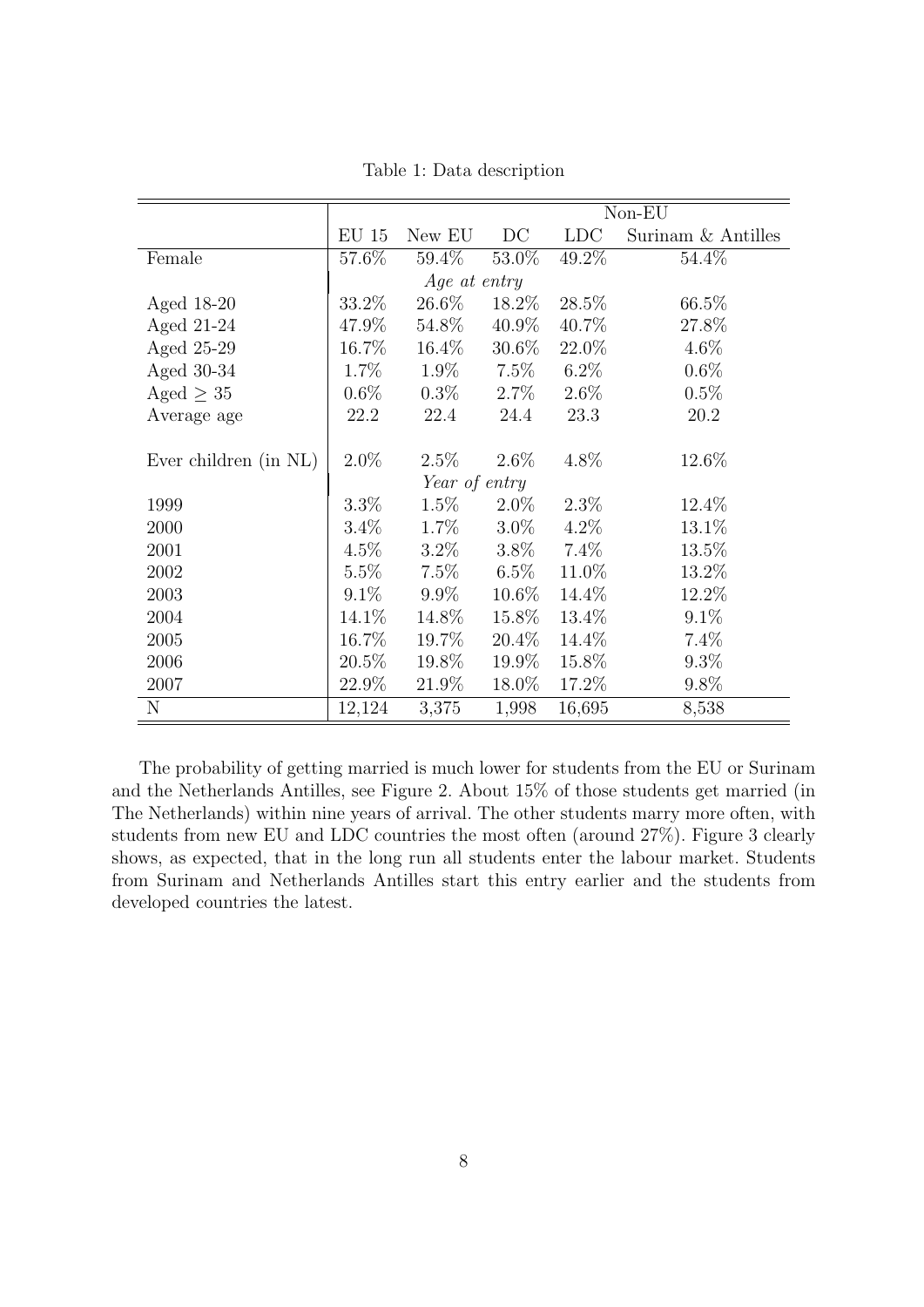|                                                      |                        | $Non-EU$                            |  |  |                                        |  |  |
|------------------------------------------------------|------------------------|-------------------------------------|--|--|----------------------------------------|--|--|
|                                                      |                        |                                     |  |  | EU 15 New EU DC LDC Surinam & Antilles |  |  |
| Stayer <sup>1</sup>                                  |                        | 68.6\% 57.9\% 55.9\% 54.6\%         |  |  | 58.2%                                  |  |  |
|                                                      | Labour market Dynamics |                                     |  |  |                                        |  |  |
| ever employed <sup>2</sup>                           |                        | $18.7\%$ $21.0\%$ $14.0\%$ $23.2\%$ |  |  | $45.0\%$                               |  |  |
| ever unemployed <sup>3</sup> 26.0% 37.1% 43.8% 42.0% |                        |                                     |  |  | 25.1%                                  |  |  |
|                                                      | Relationship Dynamics  |                                     |  |  |                                        |  |  |
| ever married $4$                                     | $1.7\%$                | $3.8\%$ $4.0\%$ $5.4\%$             |  |  | $4.7\%$                                |  |  |

Table 2: Descriptive Dynamics

<sup>1</sup> Stayers are migrants who remain in the country till the end of the observation period.

<sup>2</sup> Percentage of migrants that is ever employed during their stay in the country.

<sup>3</sup> Percentage of migrants that is ever unemployed during their stay in the country.

<sup>4</sup> Percentage of migrants that is single through the whole stay in the country.



Figure 1: Kaplan-Meier return rates, leaving The Netherlands.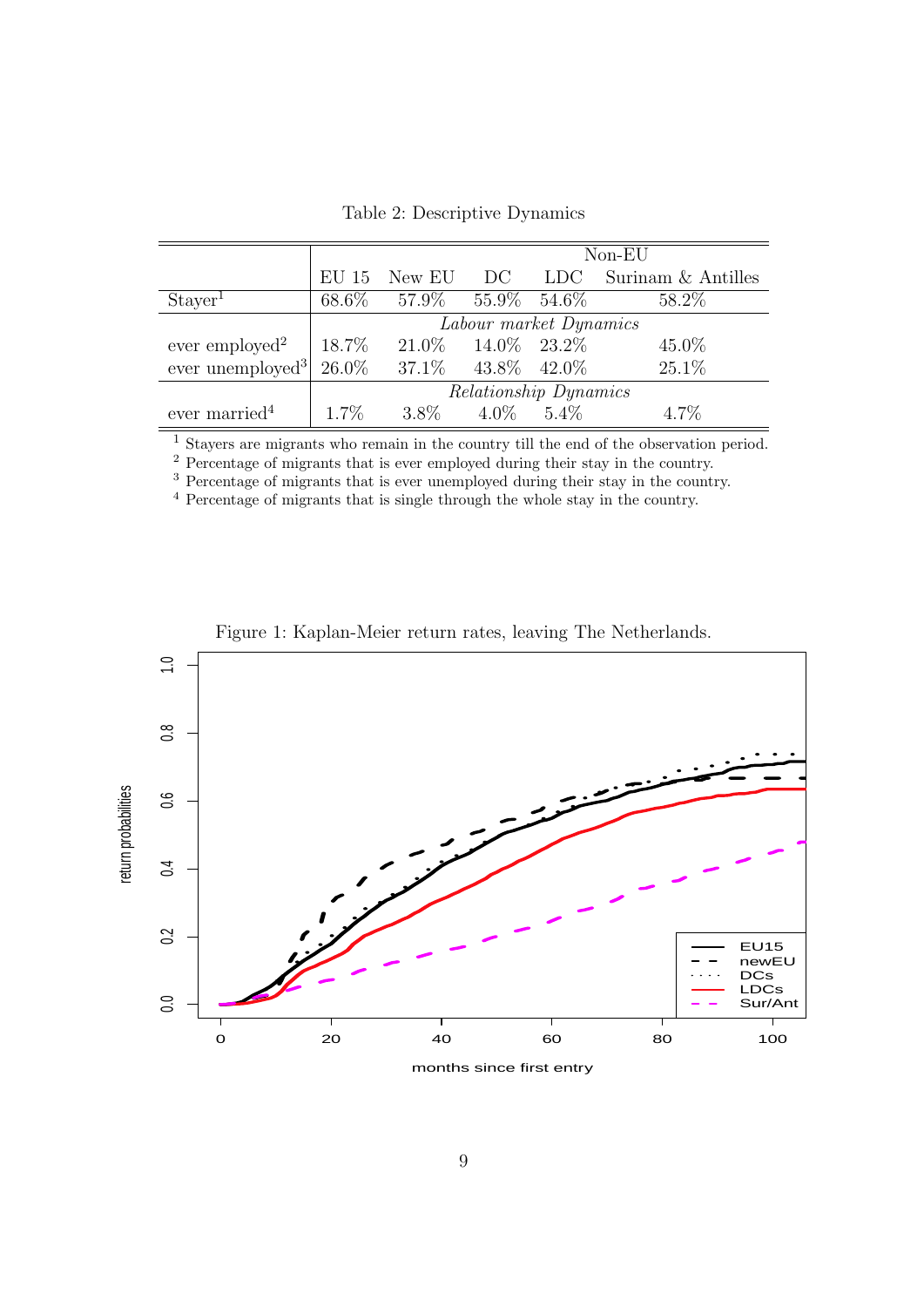

Figure 2: Kaplan-Meier estimates of getting married (in the Netherlands).

Figure 3: Kaplan-Meier estimates of entering the labour market.



months since first entry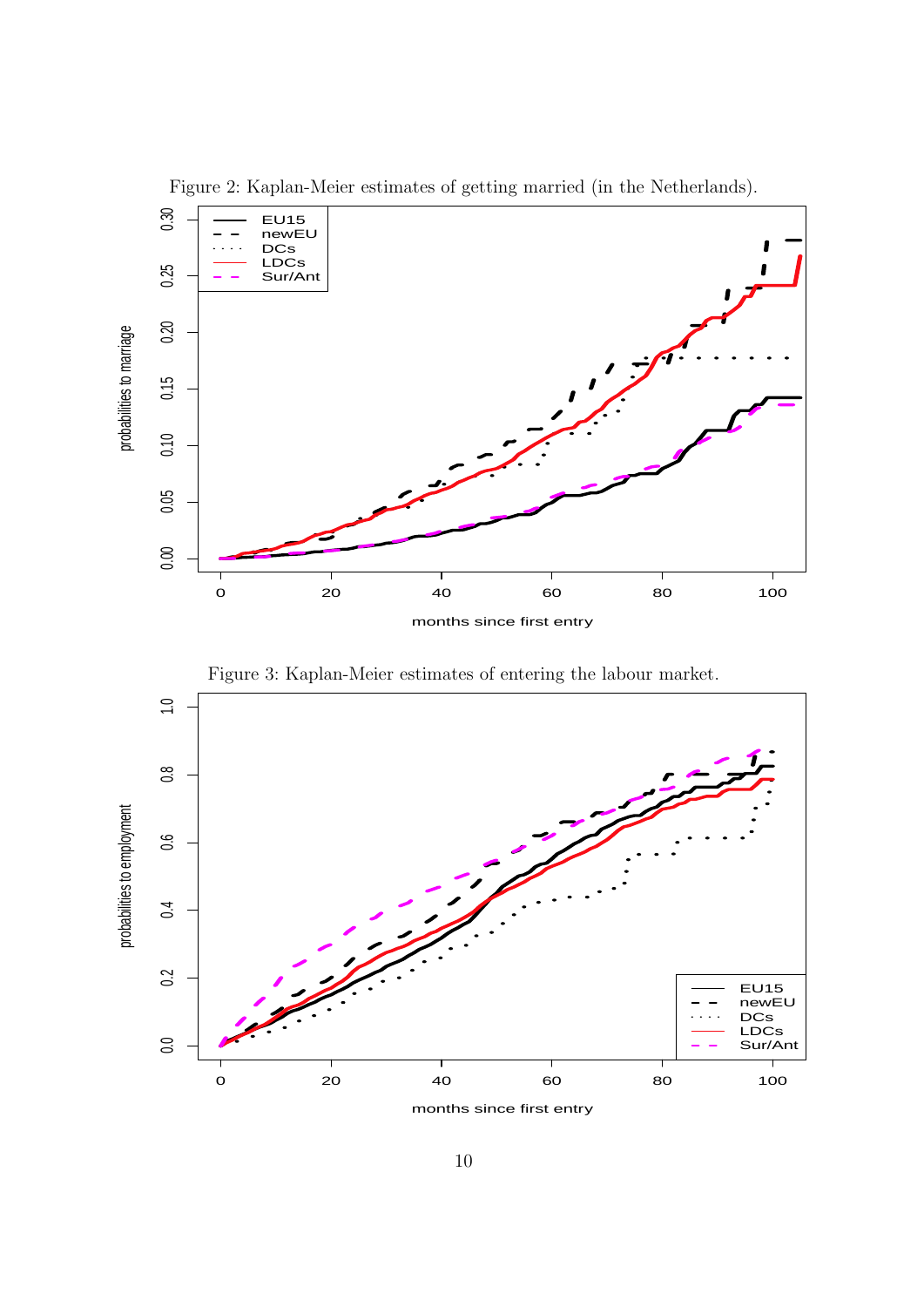## **4 Methodology**

We seek to identify the effect of labour market and family formation dynamics on student migrants' decision to leave. So the random outcome variable of interest is the time spent in the Netherlands, denoted by  $T_m$ . Generically, let  $T$  denote the random time since first entry into the Netherlands that an event takes place. In particular,  $T_m$  is the time the immigrant emigrates from the host country, *T<sup>s</sup>* the time a study spell ends in the host country,  $T_e$  the time an employment spell ends,  $T_u$  the time an unemployment spell ends, and *Tmar* the time a migrant marries in the host country. A study spell can end in employment or unemployment (or return). This is a typical competing risks situation. The durations of the study ending in employment and unemployment spells are denoted by  $\delta_{se}(t)$  and  $\delta_{su}(t)$ . Similarly, the durations from employment to unemployment is denoted by  $\delta_{eu}(t)$  and from unemployment to employment by  $\delta_{us}(t)$ . In order to keep track of labour market and marriage events, we also define the associated time-varying indicators: the indicator  $I_u(t)$  takes value one if the migrant is unemployed at time *t*,  $I_e(t)$  indicates that the immigrant is employed, and  $I_{mar}(t)$  indicates that the immigrant is married (all students are single at entry).

We consider three different processes: (*i*) the labour market process, including studying; (*ii*) the process of getting married and the main process (*iii*) of leaving the country. As the migrant is either studying, employed or unemployed, the labour market process has four possible transitions: study to employment (*se*), study to unemployment (*su*), employment to unemployment (*eu*), and unemployment to employment (*ue*). Note that all the students are, by definition studying at entry. So there is no need to model any initial conditions to enter the first state. The conditional hazards for these transitions all follow MPH models and are allowed to be correlated through unobservable heterogeneity terms:

$$
\theta_k(\delta_k(t)|t_{mar}, x_k(t), v_k) = v_k \lambda_k(\delta_k(t)) \exp\Bigl(x_k(t)\beta_x^k + I_{mar}(t)\bigl[\gamma_{mar,k} + z_{mar}(t)\phi_{mar,k}\bigr]\Bigr), \tag{1}
$$

with  $k = \{se, su, eu, ue\}$ .  $I_{mar}(t)$  indicates that a student is married at t and  $(\gamma_{mar,k} +$  $z_{mar}(t)\phi_{mar,k}$  captures the effect of marriage on these labour market hazards; a constant effect  $\gamma_{mark}$  and  $z_{mar}(t)\phi_{mar,k}$  that captures the impact of observed characteristics on this effect.

Most students are in their 20s and this age is generally the onset of family formation. Students at campus or starting their career are prone to find their lifelong partner then. The hazard of marrying is also of the MPH form and we allow for a direct effect of (un)employment on this transition:<sup>2</sup>

$$
\theta_{mar}(t|t_e, t_u, x_{mar}(t), v_{mar}) = v_{mar} \lambda_{mar}(t) \exp\left(x_{mar}(t)\beta_x^{mar} + I_e(t) \left[\gamma_{e,max} + z_e(t)\phi_{e,max}\right] + I_u(t) \left[\gamma_{u,max} + z_u(t)\phi_{u,max}\right]\right), \quad (2)
$$

<sup>&</sup>lt;sup>2</sup>We ignore possible divorce as only a few students first marry and then divorce.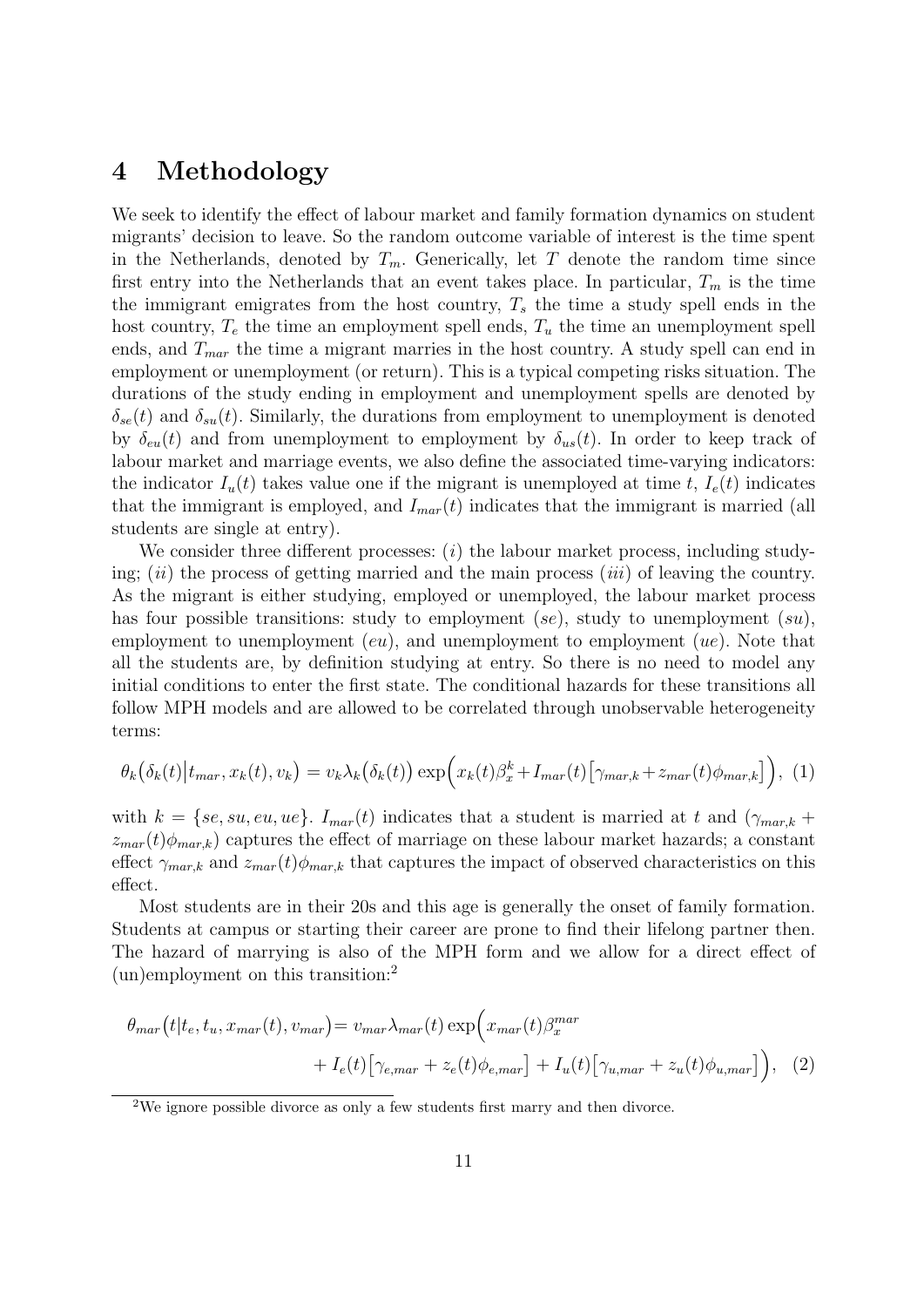with  $I_u(t)$  and  $I_e(t)$  are the indicators of (un)employment of the student and  $\gamma_{e, max}$  +  $z_e(t)\phi_{e, max}$  and  $\gamma_{u, max} + z_u(t)\phi_{u, max}$  capture the effect of these labour market changes on the hazard to get married. All the labour market dynamics hazards are allowed to be correlated with the hazard of forming a marriage, either through unobserved heterogeneity or through a direct effect of marriage.

Finally for our main hazard of interest, the return migration hazard, also has an MPH form. We allow this hazard, all labour market transition hazards and the hazard to marry all be correlated through unobservable heterogeneity terms and through a possible direct effect of labour market dynamics and marriage on the migration hazard. The return hazard is a function of control variables x, labour market changes,  $I_u(t)$  and  $I_e(t)$ , and getting married *Imar*(*t*)

$$
\theta_m(t|t_u, t_e, t_{mar}, x_m(t), z(t), v_m) = v_m \lambda_m(t) \exp\left(x_m(t)\beta_x^m + I_u(t)\left\{\gamma_u + z_u(t)\phi_u\right\}\right) + I_e(t)\left\{\gamma_e + z_e(t)\phi_e\right\} + I_{mar}(t)\left\{\gamma_{mar} + z_{mar}(t)\phi_{mar}\right\}\right).
$$
 (3)

Hence,  $\gamma_e + z_e(t)\phi_e$  represents the effect of employment on the return hazard,  $\gamma_u + z_u(t)\phi_u$ represents the effect of unemployment on the return hazard, and  $\gamma_{mar} + z_{mar}(t)\phi_{mar}$  represents the effect marriage on the return hazard, where  $z_k$  ( $k = e, u, mar$ ) are time-varying covariates that captures possible heterogeneity in the effects.

It is well known that, due to dynamic sorting effects, the distribution of the unobserved heterogeneity among those students who become (un)employed or married at a particular time will differ from its population distribution. Consider, for example, the student to employment process. Students with high  $v_{se}$ , i.e. high motivation to become employed, will tend to enter employment earlier than individuals with low  $v_{se}$ . If  $v_{se}$  and  $v_m$ , the unobserved heterogeneity of the return migration hazard, are dependent, then the distribution  $v_m$  for employed students at a given time in the country will differ from the distribution of  $v_m$  for students still studying. Similarly, if  $v_m$  and  $v_{mar}$  are not independent, then the distribution of *v<sup>m</sup>* among married students will differ from its population distribution. Therefore, one cannot infer the causal effect of (un)employment and marriage on the return-migration from a comparison of the realised durations of those who became (un)employed/married at a particular time with the rest of the population, because one would then mix the causal effect of (un)employment/marriage on the duration with the difference in the distribution of  $v_m$  between these migrants. In this case  $I_e(t)$ ,  $I_u(t)$ and  $I_{mar}(t)$  will be endogenous. The same holds for the inclusion of the marriage in the labour market processes and for the inclusion of (un)employment in the marriage process, and therefore all the durations  $T_{se}, \ldots, T_{mar}$  and  $T_m$  should be modelled jointly to account for dependence of the unobserved heterogeneity terms. Therefore, we allow  $v = (v_{se}, v_{su}, v_{eu}, v_{ue}, v_{mar}, v_m)$  to be correlated.

For the sake of parsimoniousness, we assume that each of the unobserved heterogeneity terms remains the same for recurrent durations of the same type, and we adopt a discrete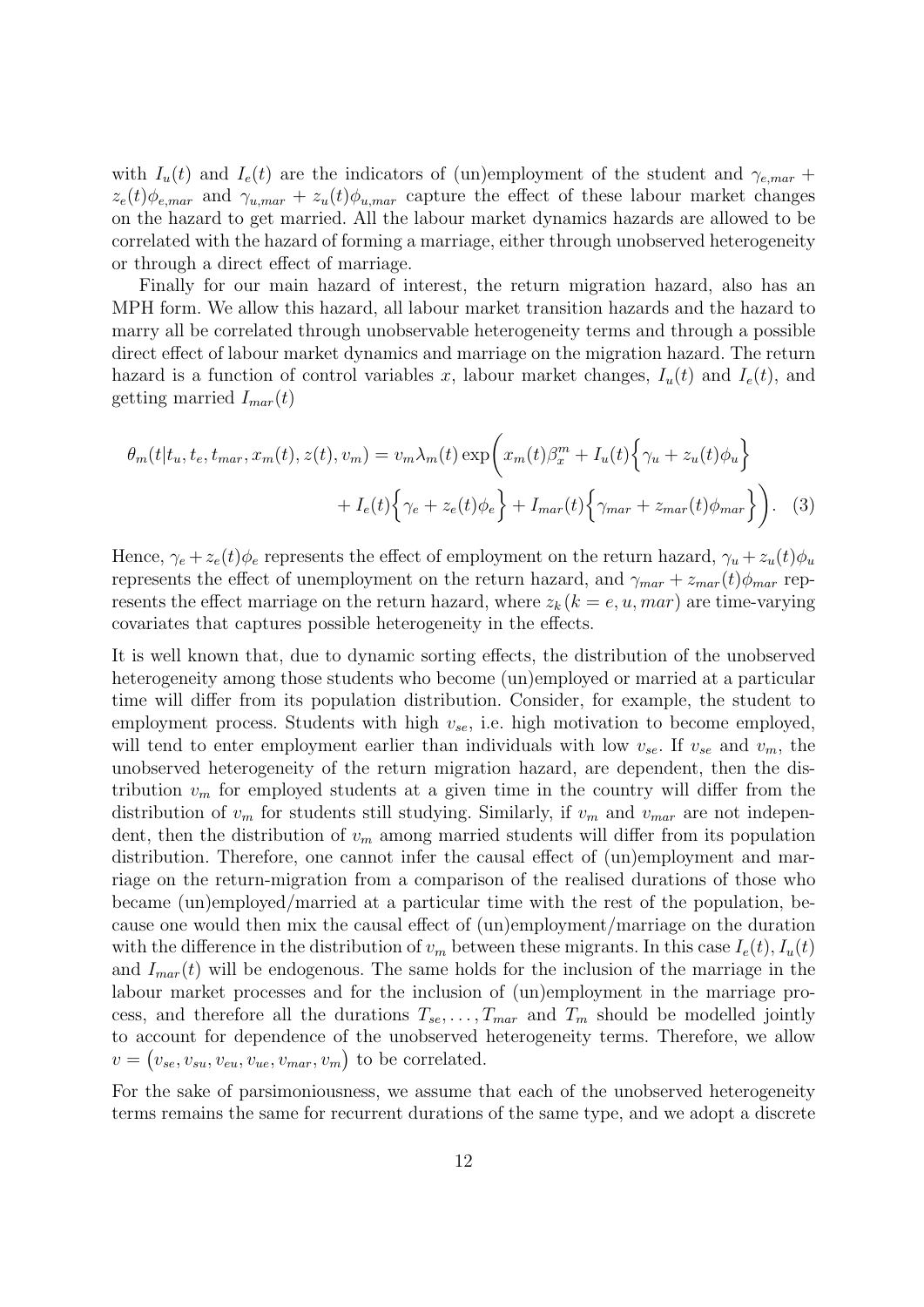distribution, i.e. *v* has discrete support  $(v_1, \ldots, v_K)$ , with  $v_r = (v_{se,r}, \ldots, v_{m,r})$  and  $p_r =$  $Pr(v = v_r).$ <sup>3</sup>

We have data for  $i = 1, \ldots, n$  students entering the Netherlands in our observation window. Let  $L_{ie}$  and  $L_{iu}$  denote the number of the observed (un)employment spells of individual *i*. Note that for some migrants  $L_{iu} = L_{ie} = 0$  (e.g. a student who remains studying till the end of the observation window). We consider the first migration spell only. The six indicators  $\Delta_i^k$  signal that  $l^{\text{th}}$  transition is uncensored,  $k = \{se, su, eu, ue, mar, m\}$ . Thus the likelihood contribution of migrant *i* conditional on the unobserved heterogeneity *v* is, in the light of the preceding discussions:

$$
L_i(v) = \left[ \theta_{su}(\delta_{su}(t_{i,s})|\cdot, v_{su})^{\Delta_{i,s}^{su}} \exp\left(-\int_0^{\delta_{su}(t_{i,s})} \theta_{su}(\tau|\cdot, v_{su}) d\tau\right) \right. \left. \theta_{se}(\delta_{se}(t_{i,s})|\cdot, v_{se})^{\Delta_{i,s}^{se}} \exp\left(-\int_0^{\delta_{se}(t_{i,s})} \theta_{se}(\tau|\cdot, v_{se}) d\tau\right) \right]^{I_s(t_{i,s}^-)} \times \prod_{j=1}^{L_{ie}} \left[ \theta_{eu}(\delta_{eu}(t_{ij})|\cdot, v_{eu})^{\Delta_{ij}^{eu}} \exp\left(-\int_0^{\delta_{eu}(t_{ij})} \theta_{eu}(\tau|\cdot, v_{eu}) d\tau\right) \right]^{I_e(t_{ij}^-)} \times \prod_{l=1}^{L_{iu}} \left[ \theta_{ue}(\delta_{ue}(t_{il})|\cdot, v_{ue})^{\Delta_{il}^{ue}} \exp\left(-\int_0^{\delta_{ue}(t_{il})} \theta_{ue}(\tau|\cdot, v_{ue}) d\tau\right) \right]^{I_u(t_{il}^-)} \times \theta_{mar}(t_{i,max}|\cdot, v_{mar})^{\Delta_i^{mar}} \exp\left(-\int_0^{t_{i,max}} \theta_{mar}(\tau|\cdot, v_{mar}) d\tau\right) \times \theta_m(t_{i,m}|\cdot, v_m)^{\Delta_i^{m}} \exp\left(-\int_0^{t_{i,m}} \theta_m(\tau|\cdot, v_m) d\tau\right)
$$

This likelihood naturally separates the labour market (student to either unemployment or employment, employment to unemployment and, unemployment to employment), marriage, and migration spells. To simplify notation, we have suppressed the dependence on observed characteristics in the hazard rates.  $I_u(t_{ii}^-)$  indicates that the migrant is unemployed just before  $t_{ik}$  and similarly for  $I_e(t_{ij}^-)$  and  $I_s(t_{i,s}^-)$ . When  $L_{iu} = 0$  or  $L_{ie} = 0$ the relevant term becomes 1. Note that the last, and only the last, labour market spell is censored. This is either because the student is still in the country at the end of the observation period, or the student has left.

Integrating out the unobserved heterogeneity we obtain the likelihood function

$$
L = \prod_{i=1}^{n} \int \ldots \int L_i(v) dG(v)
$$
\n(5)

where  $G(v)$  is the joint distribution of the unobserved heterogeneity terms.

<sup>3</sup>To assure that the probability is between zero and one we estimate  $q_r$  with  $p_r = e^{q_r}/(1 + \sum e^{q_j})$ .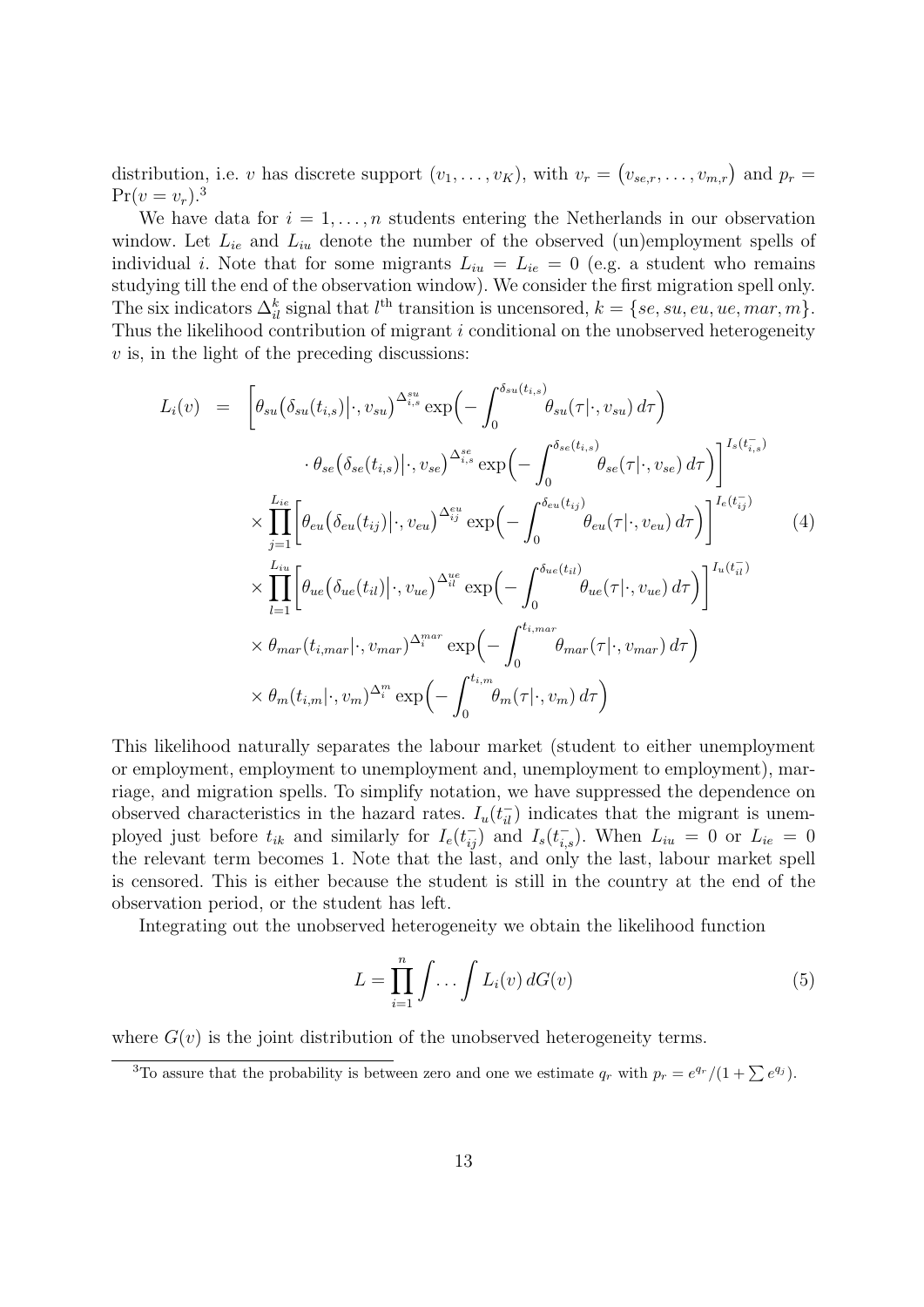### **5 Estimation Results**

We reckon that the demographic factors gender, age at entry, inter-ethnicity and having a Dutch parent influence the decision to return. To capture the effect of labour market environment of the host country, the (quarterly) national unemployment rate of the Netherlands is included. We control for cohort effect by including both the year of entry and the unemployment rate at entry. We assume a piecewise constant baseline hazard on five intervals, 0-6 months, 6-12 months, 1-2 years, 2-3 years and more than 3 years, with the first 6 months as reference. We also observe whether the student has children and the income of the student. We do not, directly, include this information in the controls, because their value depends on the (possible) endogenous processes of labour market changes and marriage formation. Only married students get children and therefore the information whether a student has children is only included conditional on being married  $(i.e, I_{mar}(t) = 1$ . Similarly, only when employed students receive (substantial) income and the (monthly) amount of income a student earns is only included while being employed, i.e.  $I_e(t) = 1$ .

We assume a piecewise constant baseline hazards. Let the intervals  $I_m(t) = I(t_{m-1} \leq$  $t < t_m$  for  $m = 1, \ldots, M+1$  with  $t_0 = 0$  and  $t_{M+1} = \infty$  be the intervals on which we define the piecewise constant intensity. Then, the baseline intensity is  $\lambda_0(t) = \left(\sum_{m=1}^{M+1} e^{\alpha_m} I_m(t)\right)$ . For identification we assume that the baseline hazard for each transition is one in the first interval. The  $\alpha$ 's determine the difference in intensity at each interval compared to the first interval. The baseline intensity for a duration of  $t \in [t_{m-1}, t_m)$  is higher than the baseline intensity to leave for a duration of  $t < t_1$  if  $\alpha_m > 0$  and lower if  $\alpha_m < 0$ .

#### **5.1 Impact of Control Variables on Return**

Before we turn to the discussion of our main results, the impact of labour market and marriage formation processes on the return hazard, we briefly mention the impact of included control variables on the return hazard, see Table 3.<sup>4</sup> Gender does not seem to influence the pace students return. Older (beyond 20) students are more prone to leave. Not surprisingly, students with a Dutch parent stay more often (only significant for Surinam/Antiles). We find rather large cohort effects, especially for students from new EU countries, indicating that the most recent cohorts leave (much) faster. A high (national) unemployment rate at the moment of entry has a negative effect on the return rate of students from new EU and LDC countries and a positive effect on the return rate of students from developed countries. The economic cycle during their stay in the Netherlands only influence the return of students from new EU countries, with a higher unemployment rate inducing them to leave. We also find a strong positive duration dependence, the longer the students are in the country the higher the hazard to return, especially for students

<sup>4</sup>Because our focus is on the return migration of students we do not discuss the impact of control variables on the other hazards. These results are available upon request.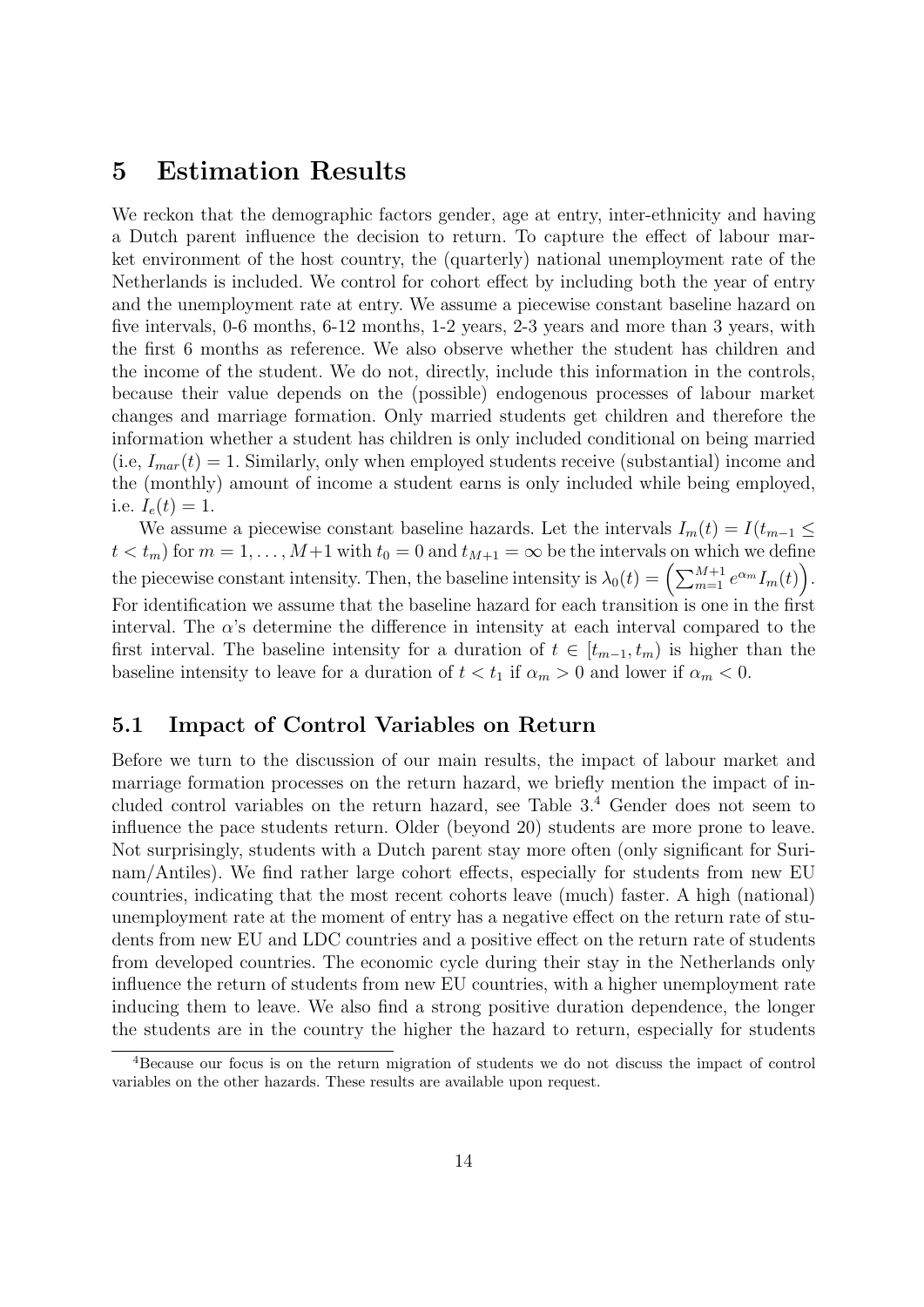from new EU countries. The results also show that the behaviour of students from Surinam/Antilles is very different from the other foreign students, as was already indicated in Figure 1. These migrants only show moderate cohort effect and duration dependence.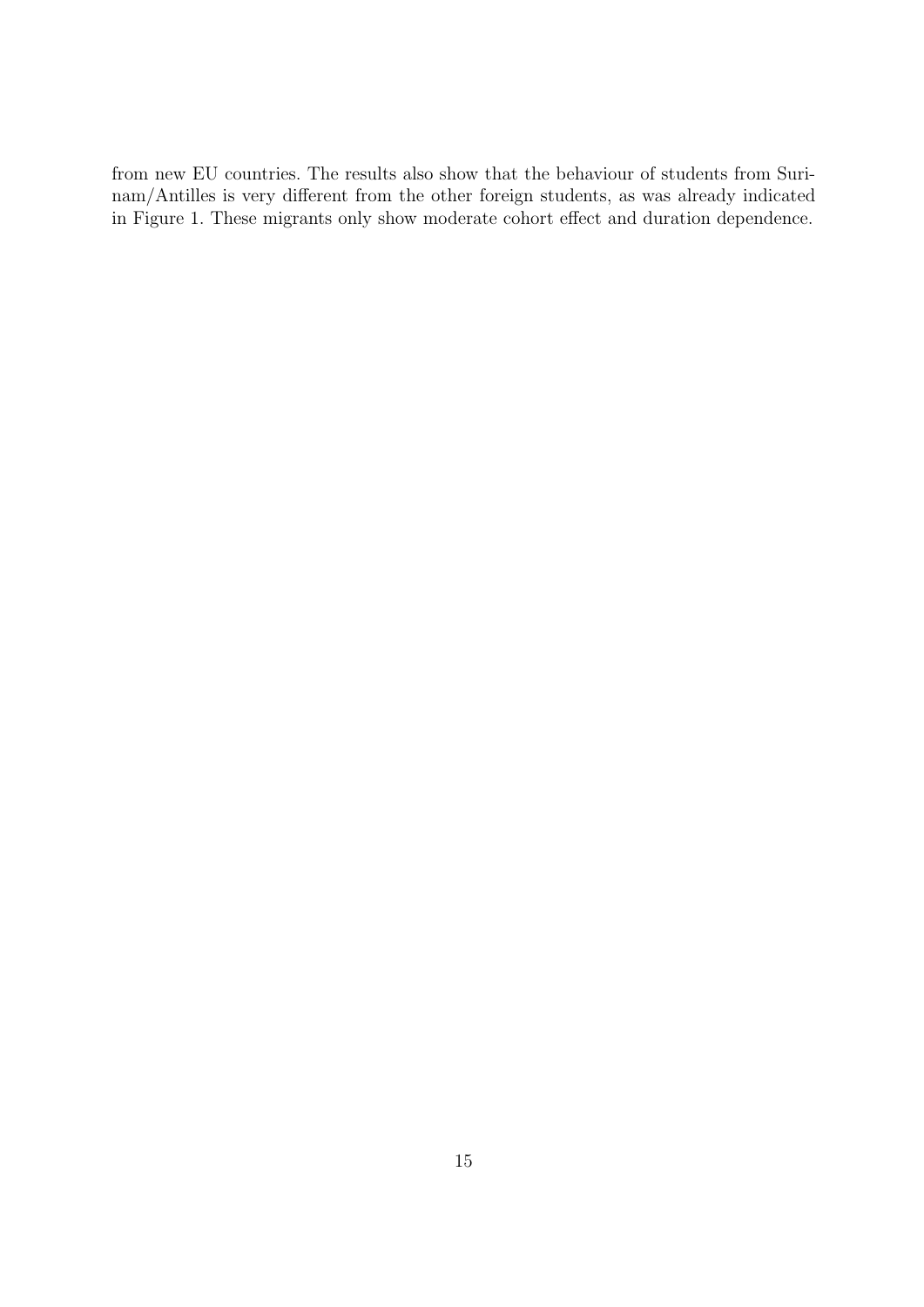|                       | $\mathrm{EU}$ 15   | $new$ $EU$  | DC                    | LDC        | Surinam/Antilles |
|-----------------------|--------------------|-------------|-----------------------|------------|------------------|
| Female                | $\,0.029\,$        | $-0.080$    | $-0.273^{+}$          | 0.027      | $-0.009$         |
|                       | (0.046)            | (0.074)     | (0.119)               | (0.037)    | (0.060)          |
| age $21-24$           | $0.524**$          | $1.711***$  | 0.204                 | $0.562**$  | $0.177**$        |
|                       | (0.052)            | (0.122)     | (0.168)               | (0.047)    | (0.068)          |
| age 25-29             | $0.620**$          | $1.310**$   | 0.043                 | $0.690**$  | $0.597**$        |
|                       | (0.068)            | (0.159)     | (0.186)               | (0.053)    | (0.143)          |
| age $30-34$           | $0.386+$           | $0.794**$   | 0.217                 | $0.885**$  | $-0.524$         |
|                       | (0.186)            | (0.304)     | (0.253)               | (0.086)    | (0.296)          |
| age $>35$             | $1.020**$          |             | 0.595                 | $0.933**$  | $0.275\,$        |
|                       | (0.294)            |             | (0.368)               | (0.118)    | (0.350)          |
| interethnic           | 0.167              |             | 0.208                 | $-0.171$   | $0.153\,$        |
|                       | (0.168)            |             | (0.279)               | (0.252)    | (0.137)          |
| NLparent              | $-0.272$           |             | $-0.390$              | $-0.308$   | $-0.728**$       |
|                       | (0.185)            |             | (0.361)               | (0.296)    | (0.251)          |
| Unemployment (nat)    | 0.046              | $0.497**$   | $-0.078$              | $-0.001\,$ | 0.044            |
|                       | (0.027)            | (0.065)     | (0.069)               | (0.023)    | (0.026)          |
| U at entry            | $-0.021$           | $-0.810**$  | $0.661^{+}$           | $-0.207+$  | 0.368            |
|                       | (0.104)            | (0.312)     | (0.282)               | (0.101)    | (0.199)          |
| year2000              | 0.120              | $-1.515***$ | $2.207**$             | $0.137\,$  | $0.302^{+}$      |
|                       | (0.150)            | (0.562)     | (0.395)               | (0.127)    | (0.148)          |
| year2001              | 0.273              | $-0.350$    | $2.482**$             | $0.138\,$  | $0.904**$        |
|                       | (0.180)            | (0.651)     | (0.430)               | (0.155)    | (0.251)          |
| year2002              | $0.388^{+}$        | $1.698**$   | $1.348**$             | $0.537**$  | $1.039**$        |
|                       | (0.151)            | (0.512)     | (0.345)               | (0.127)    | (0.183)          |
| year2003              | $0.964**$          | $2.153**$   | $1.698**$             | $1.321**$  | $0.643**$        |
|                       | (0.132)            | (0.378)     | (0.416)               | (0.120)    | (0.150)          |
| year2004              | $1.382**$          | $3.102**$   | $1.606**$             | $2.019**$  | 0.249            |
|                       | (0.174)            | (0.436)     | (0.460)               | (0.170)    | (0.283)          |
| year2005              | $1.560**$          | $4.012**$   | $2.278**$             | $2.103**$  | $0.780**$        |
|                       | (0.164)            | (0.421)     | (0.449)               | (0.161)    | (0.265)          |
| year2006              | $1.709**$          | $4.117**$   | $2.840**$             | $2.316**$  | $0.690**$        |
|                       | (0.128)            | (0.431)     | (0.356)               | (0.126)    | (0.171)          |
| year2007              | $1.131**$          | $3.546**$   | $2.436**$             | $1.533**$  | $1.549**$        |
|                       | (0.179)            | (0.605)     | (0.517)               | (0.217)    | (0.252)          |
| duration dependence   |                    |             |                       |            |                  |
| $\alpha_2$ (6-12 mos) | $0.494^{\ast\ast}$ | $1.649**$   | $0.766**$             | $1.425***$ | $-0.160$         |
|                       | (0.062)            | (0.134)     | (0.151)               | (0.082)    | (0.100)          |
| $\alpha_3$ (1-2 yrs)  | $1.088**$          | $3.590**$   | $1.660**$             | $2.182**$  | 0.127            |
|                       | (0.062)            | (0.144)     | (0.151)               | (0.081)    | (0.086)          |
| $\alpha_4$ (2-3 yrs)  | $1.756**$          | $4.816**$   | $2.578**$             | $2.776**$  | $0.446**$        |
|                       | (0.076)            | (0.198)     | (0.194)               | (0.088)    | (0.091)          |
| $\alpha_5$ (> 3 yrs)  | $2.813**$          | $5.751**$   | $3.857**$             | $3.993**$  | $1.345***$       |
|                       | (0.084)            | (0.228)     | $\left( 0.232\right)$ | (0.092)    | (0.089)          |

Table 3: Estimated impact of control variables on the return migration hazard

<sup>+</sup>*p <* 0*.*05 and *∗∗p <* 0*.*01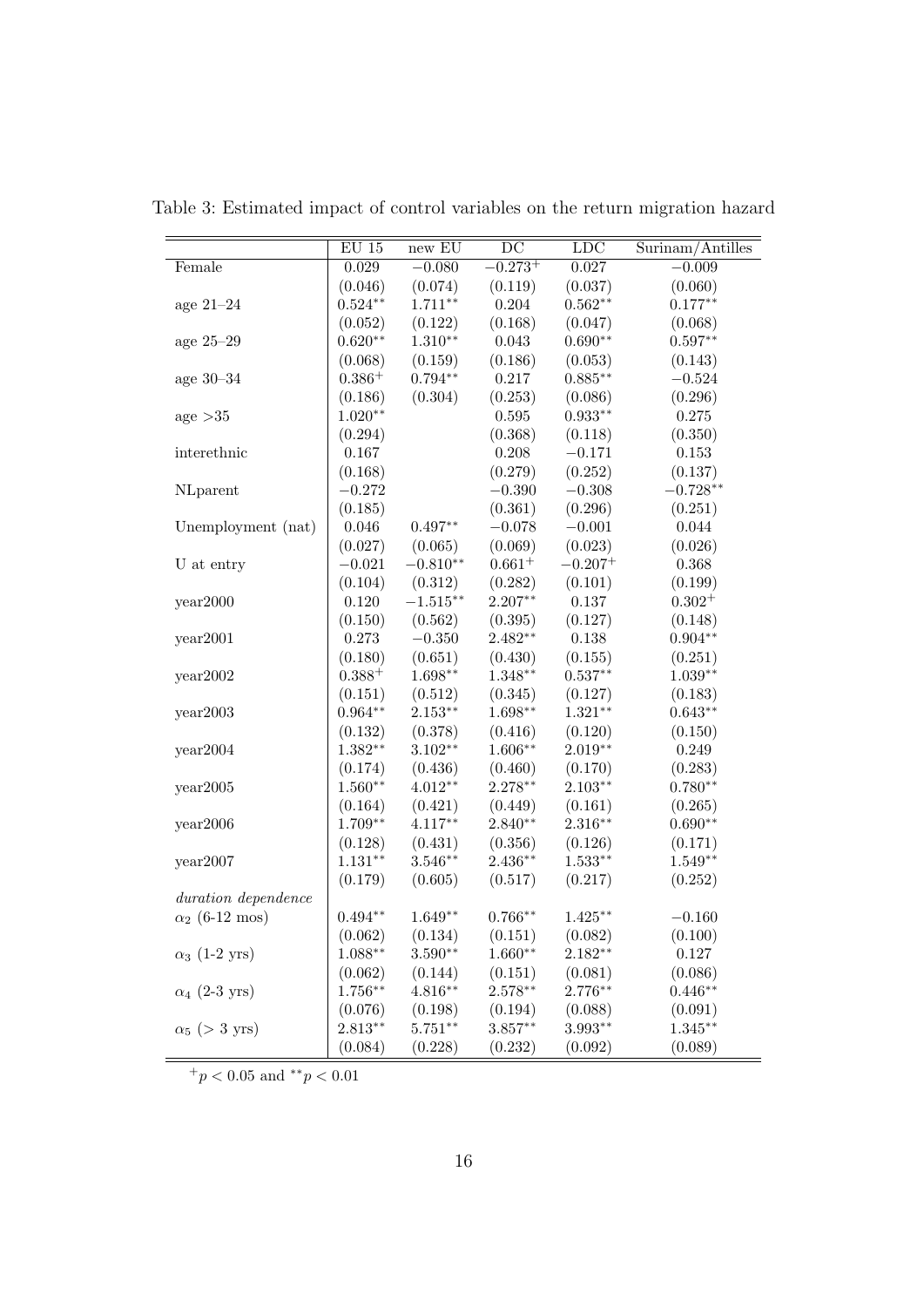#### **5.2 Effect of Labour Market Dynamics and Marriage on Return**

First we assume constant endogenous effects, i.e. the *ϕ*'s in equation (3) are all zero. The results for the second model, in which we allow for heterogeneous effect, can be found in section 5.5. The estimated effects of labour market spells and marriage on return migration hazards are reported in Table 4. Finding employment is a positive labour market event which is likely to impact migration durations. For almost all student groups the effect of having found a job delays the return of the foreign student. The effect of employment is very similar for the non EU groups. The only student group that deviates from this pattern of extended migration durations when finding a job is the group of students from Suriname and Netherlands Antilles. We have mentioned already that these students are a special group from a (former) Dutch colony. They still have a special connection to the Netherlands and it seems that these students only use their employment to save some money to return. As those countries have few study possibilities this behaviour is also in line with the constrained domestic schooling model of Rosenzweig (2006).

For three of the five student groups we confirm that unemployment leads to return, because unemployment implies less or no income. This effect is particularly strong for students from Surinam and Netherlands Antilles, also in line with the constrained domestic schooling model. For students from developed countries unemployment make them more prone to stay. It seems that these students use their unemployment period to search for (another) job in the country.

Across all groups it is evident that marriage extends the duration of stay (although not significant for DC students). This effect is particularly strong for students from new EU countries.

|              | $EU$ 15    | new EU     | DС         | <b>LDC</b> | Surinam/Antilles |
|--------------|------------|------------|------------|------------|------------------|
| Employment   | $-0.273**$ | $-0.545**$ | $-0.541**$ | $-0.589**$ | $0.457**$        |
|              | (0.085)    | (0.199)    | (0.209)    | (0.077)    | (0.065)          |
| Unemployment | $0.152**$  | $-0.064$   | $-0.491**$ | $0.359**$  | $1.298**$        |
|              | (0.054)    | (0.084)    | (0.102)    | (0.037)    | (0.064)          |
| Marriage     | $-1.846**$ | $-2.200**$ | $-0.735$   | $-1.698**$ | $-0.464^{+}$     |
|              | (0.296)    | (0.491)    | (0.393)    | (0.246)    | (0.191)          |

Table 4: Effect of labour market dynamics and marriage on return

<sup>+</sup>*p <* 0*.*05 and *∗∗p <* 0*.*01

#### **5.3 Effect of marriage on labour market dynamics**

Our model not only allows for a direct impact of the labour market changes and marriage on return, but it also includes a direct impact of marriage on the labour market dynamics, see equation (1). A change in marital status is possibly endogenous to the other processes and the model accounts for that by allowing for correlation among the processes through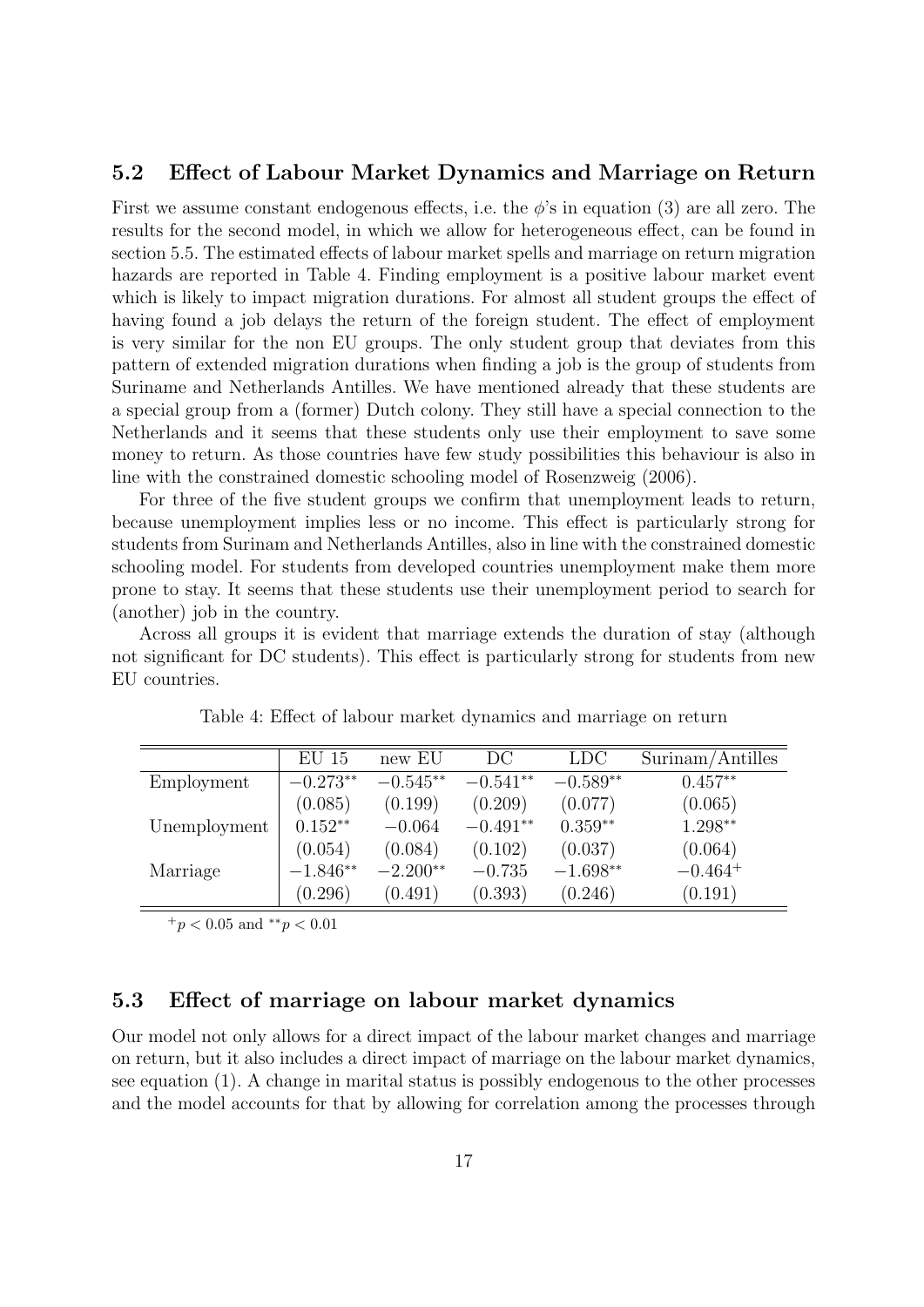observed and unobserved factors. Table 5 reports these effects. Across all groups marriage increases the probability that a student becomes employed (both from studying and from unemployment). The impact of marriage on becoming unemployed is less clear, with LDC and Surinamese students more prone to leave for unemployment when married and EUstudents less prone to become unemployed from employed when married.

|                               | $EU$ 15    | new EU    | DC          | <b>LDC</b> | Surinam/Antilles |
|-------------------------------|------------|-----------|-------------|------------|------------------|
| <i>Student to employed</i>    |            |           |             |            |                  |
| Marriage                      | $0.509**$  | 0.194     | 0.228       | $0.384**$  | $0.524**$        |
|                               | (0.138)    | (0.206)   | (0.307)     | (0.075)    | (0.091)          |
| <i>Student to unemployed</i>  |            |           |             |            |                  |
| Marriage                      | 0.233      | 0.282     | 0.060       | $0.294**$  | $0.583**$        |
|                               | (0.173)    | (0.203)   | (0.223)     | (0.071)    | (0.175)          |
| <i>Employed to Unemployed</i> |            |           |             |            |                  |
| Marriage                      | $-0.499**$ | $-0.205$  | 0.078       | $-0.149$   | 0.015            |
|                               | (0.182)    | (0.299)   | (0.300)     | (0.099)    | (0.114)          |
| Unemployed to Employed        |            |           |             |            |                  |
| Marriage                      | 0.341      | $0.682**$ | $0.691^{+}$ | $1.005**$  | 0.145            |
|                               | (0.189)    | (0.297)   | (0.335)     | (0.150)    | (0.103)          |

Table 5: Marriage effects on labour market dynamics.

<sup>+</sup>*p <* 0*.*05 and *∗∗p <* 0*.*01

### **5.4 Effect of labour market dynamics on marriage formation**

Finally, the model tells us whether labour market changes affects marriage formation (again accounting for possible correlation of the processes), see equation (2). On the one hand, finding a job is beneficial on the marriage market for most students (but only significant for students from developed countries and for students from Surinam and the Antilles), while on the other hand, losing a job reduces the chance to get married in the Netherlands substantially.

Table 6: Labour market effects on marriage

|              | EU 15      | new EU   | DC          | LDC.       | Surinam/Antilles |
|--------------|------------|----------|-------------|------------|------------------|
| Employment   | 0.375      | 0.334    | $0.799^{+}$ | 0.138      | $0.459**$        |
|              | (0.224)    | (0.342)  | (0.398)     | (0.126)    | (0.145)          |
| Unemployment | $-0.866**$ | $-0.273$ | $-1.277**$  | $-0.331**$ | 0.254            |
|              | (0.296)    | (0.300)  | (0.487)     | (0.104)    | (0.197)          |

<sup>+</sup>*p <* 0*.*05 and *∗∗p <* 0*.*01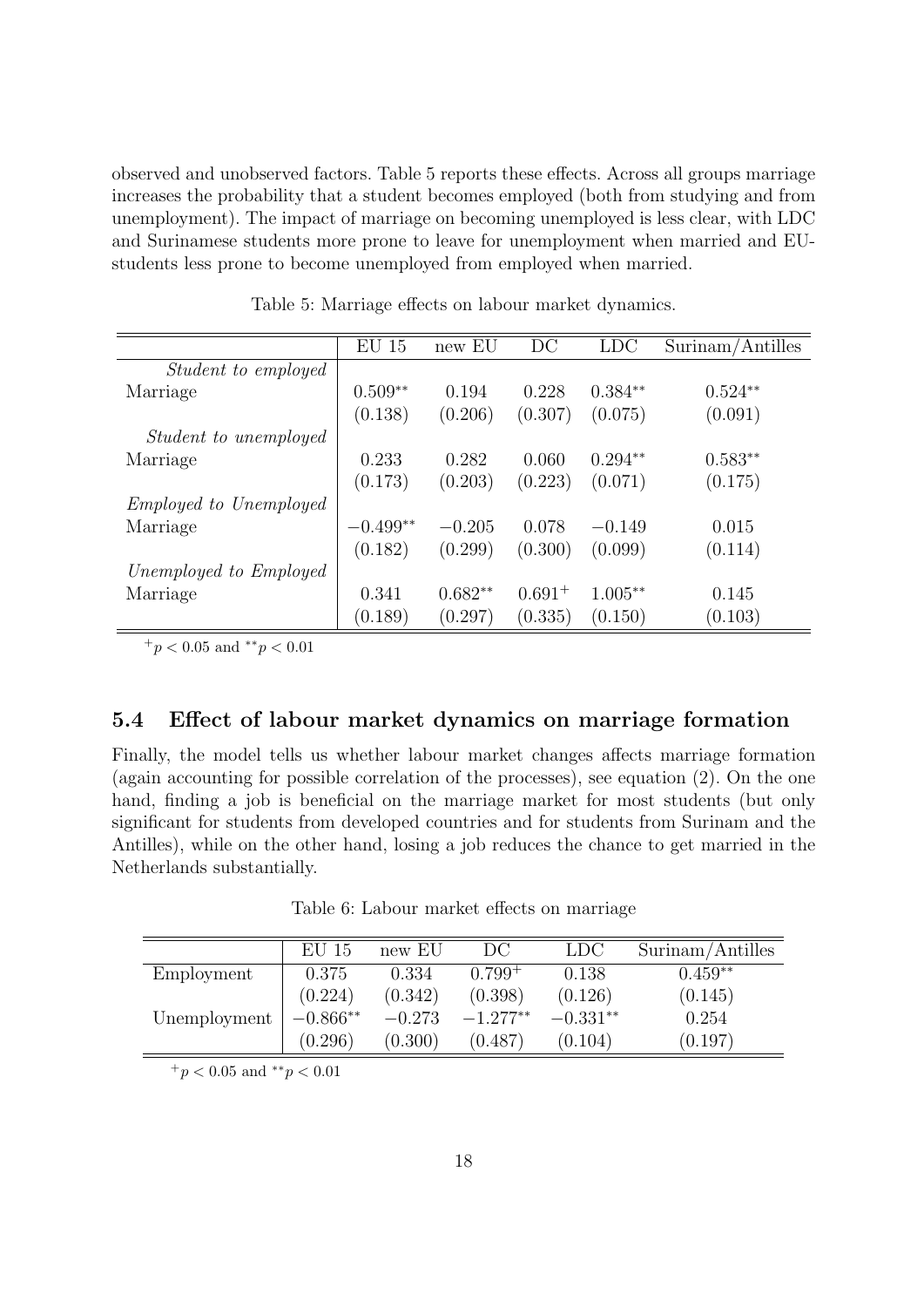#### **5.5 Heterogeneous effects**

Next we permit the main effects of the life-course processes on the return to vary across characteristics. We allow these effects to vary by gender, age, income, the business cycle and children. The income of a student only (substantially) differs when they are employed and, therefore we expect the income level to affect the impact of employment on return. Both the impact of employment and unemployment might change when the business cycle in the Netherlands changes. We also expect that older students are more affected by (un)employment, because older students are more often at a new stage in their life in which they settle and start a (real) job. As most children are born in a marriage we only expect children to affect the return through a marriage. Table 7 reports this heterogeneity in the impact of labour market changes and marriage formation on the return migration hazard. The tables with the heterogeneity in the impact of marriage on labour market dynamics, Table 9, and in the impact of labour market dynamics on marriage formations, Table 10, can be found in Appendix B.

The impact of employment on return, the first panel of the table, is larger, more negative, for older (above 25 at arrival) students. These students are more likely to enter look for a stable job and a stable residence. Note that for students from new EU countries the old age effect captures most of the impact of employment on return. Implying that students from new EU countries who arrive early in their studies are not affected by employment in their return behaviour. A higher age at arrival also reduces the impact of unemployment, inducing the older migrants to stay more often after they become unemployed, see the second panel of Table 7. Students in (small) low paid jobs from LDC's, and from EU & EFTA, are more prone to stay. It seems that these migrants remain in the country to search for a better job. With a tighter labour market in an economic downturn we would expect that finding a job in a high unemployment period has a negative effect, making students more prone to stay, on the impact of employment on return. We find, however, that the national unemployment rate only significantly influences this impact for EU and Surinamese students, and the first group leaving more often employed in a period of higher unemployment. These students might then see better opportunities back home. For impact of unemployment on return we found that the business cycle has an accelerating effect, with higher unemployment inducing faster return. This effect is particularly strong for students from the new EU countries. This is in line with the reduction of job opportunities during an economic crisis.

Female students are more affected by unemployment. After allowing for heterogeneous impact the baseline (constant) effect of unemployment on return is negligible or negative for three of the five groups, indicating that for students from these developed countries unemployment may induce them to remain in the country to search for a job.

We find less heterogeneity in the impact of marriage on return. For students from the EU and non EU developed countries females are more affected by marriage. In fact, for students from DC's marriage has only (and a rather large) effect on females. The existence of children only influences the marriage effect of LDC's.

The impact of marriage on the labour market processes hardly differs (significantly)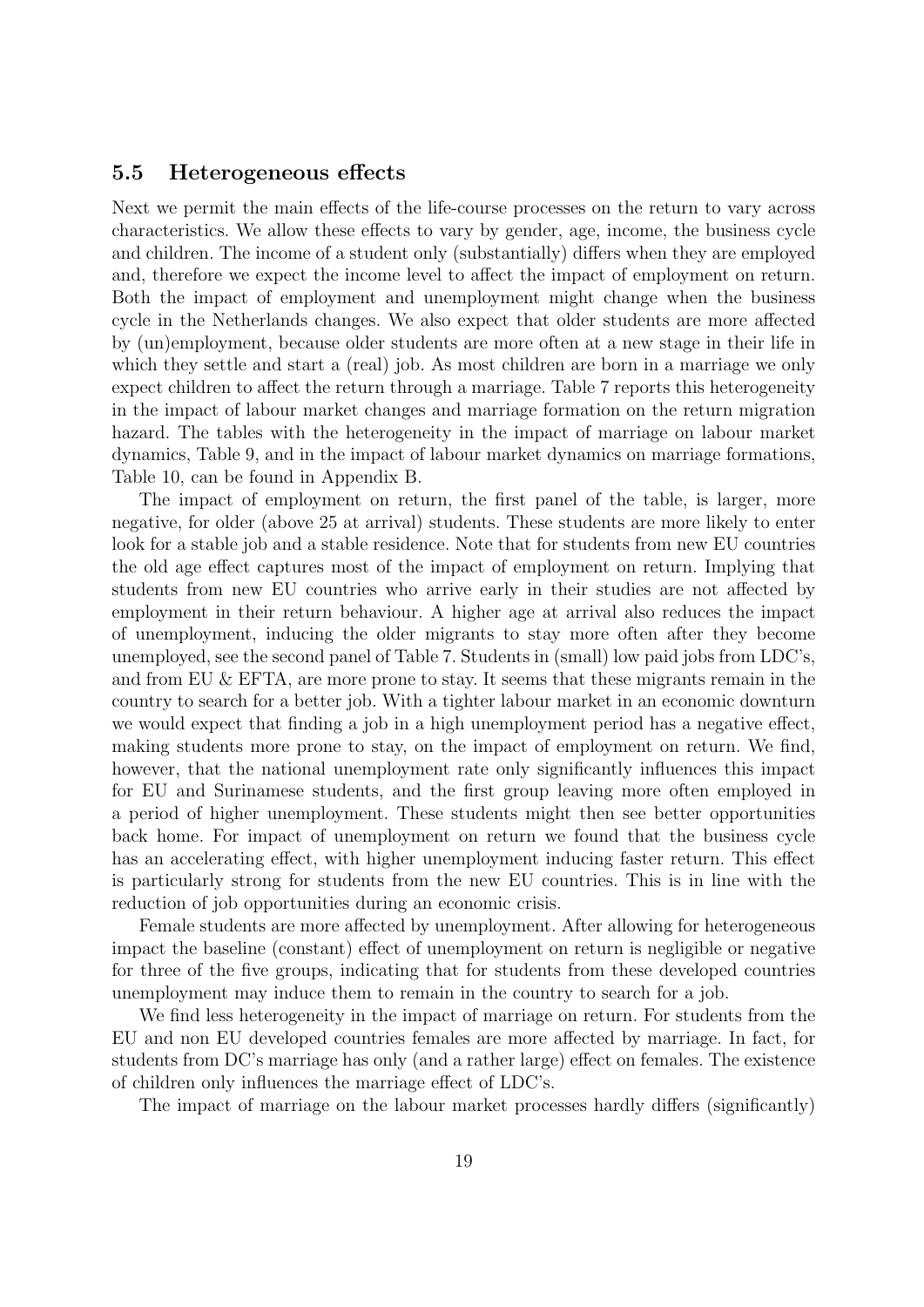|                     | $\mathrm{EU}$ 15 | new EU             | DC                   | <b>LDC</b>             | Surinam/Antilles |  |  |
|---------------------|------------------|--------------------|----------------------|------------------------|------------------|--|--|
|                     |                  |                    | Effect of Employment |                        |                  |  |  |
| Female              | 0.266            | $-0.160$           | 0.515                | 0.118                  | $-0.100$         |  |  |
|                     | (0.137)          | (0.313)            | (0.403)              | (0.130)                | (0.116)          |  |  |
| Income $< 1000$     | $-0.256^{+}$     | $-0.065$           | 0.672                | $-0.848**$             | $-0.158$         |  |  |
|                     | (0.124)          | (0.293)            | (0.393)              | (0.125)                | (0.105)          |  |  |
| Age at entry $> 25$ | $-0.383^{+}$     | $-1.226**$         | $-0.489$             | $-0.876**$             | $-0.600**$       |  |  |
|                     | (0.154)          | (0.416)            | (0.412)              | (0.153)                | (0.209)          |  |  |
| Unemployment (nat)  | $0.221**$        | $-0.232$           | 0.174                | $-0.041$               | $-0.162**$       |  |  |
|                     | (0.085)          | (0.185)            | (0.216)              | (0.074)                | (0.061)          |  |  |
| Constant            | $-0.376^{+}$     | 0.014              | $-1.114^{+}$         | $-0.080$               | $0.704**$        |  |  |
|                     | (0.151)          | (0.310)            | (0.465)              | (0.121)                | (0.112)          |  |  |
|                     |                  |                    |                      | Effect of Unemployment |                  |  |  |
| Female              | $0.187^{+}$      | $0.300+$           | $0.654**$            | 0.024                  | $0.284^{+}$      |  |  |
|                     | (0.090)          | (0.133)            | (0.188)              | (0.066)                | (0.114)          |  |  |
| Age at entry $> 25$ | $-0.570**$       | $-0.185$           | 0.354                | $-1.126**$             | $-0.837**$       |  |  |
|                     | (0.110)          | (0.224)            | (0.187)              | (0.074)                | (0.219)          |  |  |
| Unemployment (nat)  | $0.237**$        | $0.750**$          | 0.070                | $0.095+$               | $-0.095$         |  |  |
|                     | (0.050)          | (0.100)            | (0.112)              | (0.040)                | (0.058)          |  |  |
| Constant            | 0.021            | $-0.716**$         | $-1.048^{\ast\ast}$  | $0.638**$              | $1.219**$        |  |  |
|                     | (0.086)          | (0.136)            | (0.181)              | (0.060)                | (0.099)          |  |  |
|                     |                  | Effect of Marriage |                      |                        |                  |  |  |
| Female              | $-0.151**$       |                    | $-1.458^{+}$         | $-0.144$               | $-0.330$         |  |  |
|                     | (0.522)          |                    | (0.682)              | (0.277)                | (0.340)          |  |  |
| Children            | 0.063            |                    |                      | $-0.862^{+}$           | 0.072            |  |  |
|                     | (0.528)          |                    |                      | (0.362)                | (0.327)          |  |  |
| Constant            | $-1.769**$       | $-2.569**$         | 0.133                | $-1.568**$             | $-0.304$         |  |  |
|                     | (0.490)          | (0.490)            | (0.513)              | (0.250)                | (0.282)          |  |  |

Table 7: Heterogeneity in effect of labour market dynamics and marriage on return

 $+ p < 0.05$  and  $*^*p < 0.01$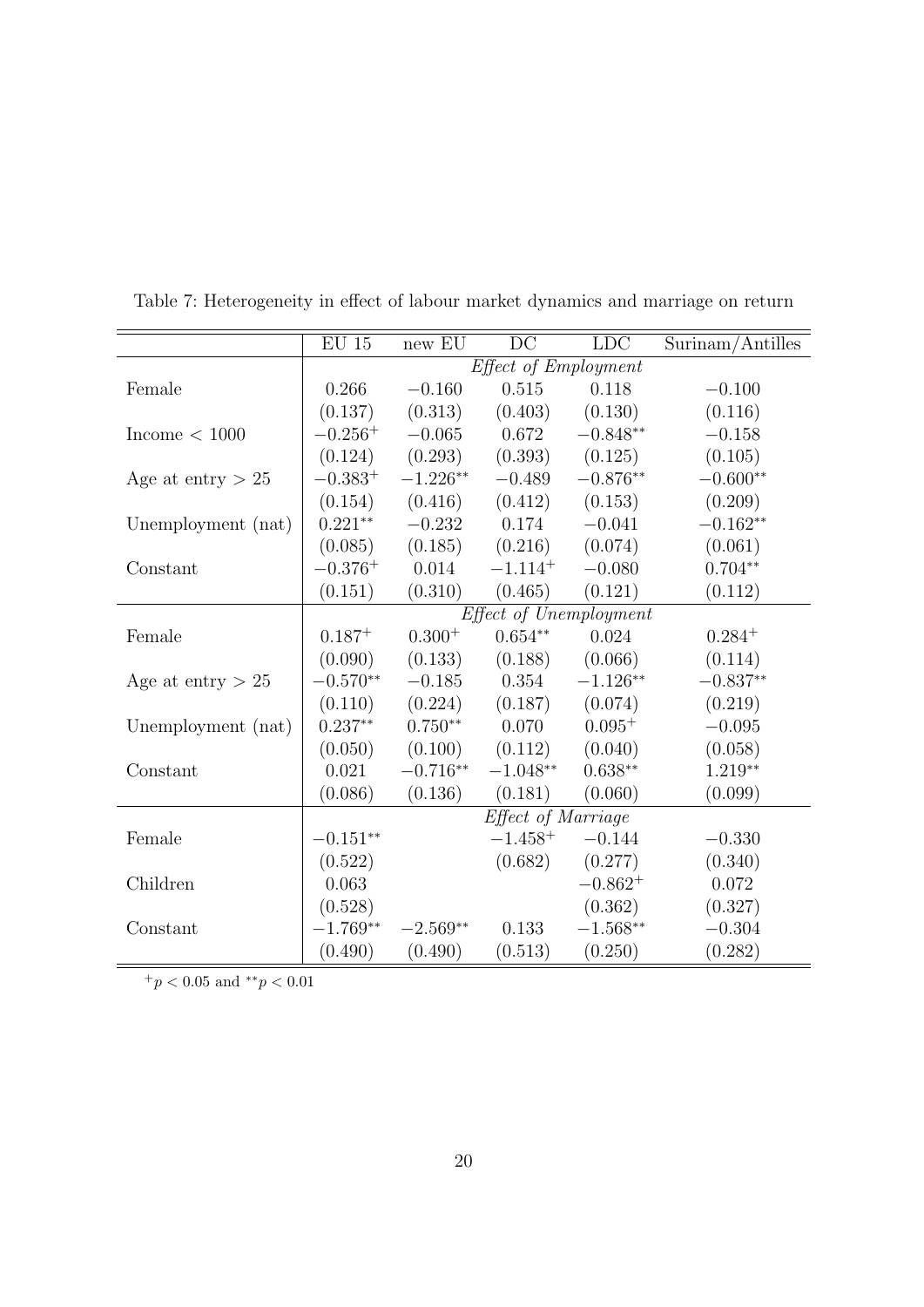by gender or by the existence of children, see Table 9 in Appendix B. A few exceptions are the negative effect of children on the the transition from studying to employment and the positive effect of children on the transition from unemployment to employment and from unemployment to studying (LDC students only). We found some heterogeneity in the impact of labour market changes on marriage formation, see Table 10 in Appendix B. For students who arrive at a higher age employment has a negative impact on getting married (within the Netherlands). Low income employed students have a higher change to get married (only significant for LDC students). For some groups the impact of labour market changes on marriage differs by gender. The business cycle also shows some impact on marriage formation.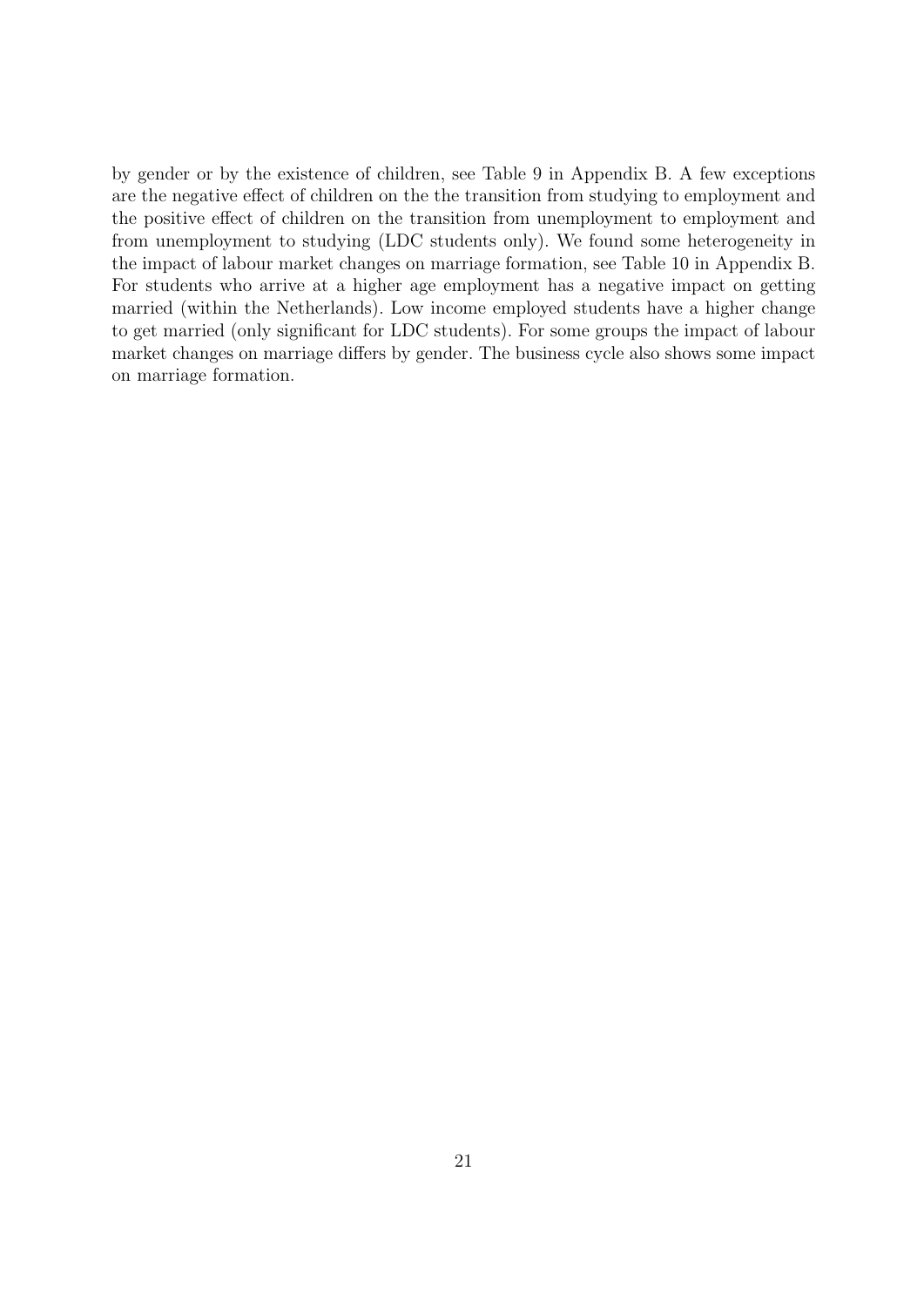## **6 Conclusions and Discussion**

Despite that international student mobility has increasingly become important, little research has focussed on migration behaviour of students. An important issue in student migration is that most students only stay temporarily in the host country. This process of return migration is intrinsically related to the labour market behaviour and family formation of these students. Understanding the link between the labour market, family formation decisions and migration processes assists both researchers and policy makers. The labour market-, marriage formation- and migration processes are likely to be interdependent. Assessing the impact of (un)employment spells and marriage on the intensity to leave the country without taking this interdependence into account would bias the results.

We have addressed these issues using a unique Dutch administrative panel of the entire population of the recent (1999-2007) inflow of foreign students to The Netherlands, for which we observe entry, exit, marriage and complete labour market histories. The large size of the data permitted us to stratify the analysis by five distinct student groups, based on their country of birth. The correlated hazards method enabled us to estimate the effects of (un)employment and marriage histories on migration durations, while we controlled for (correlated) unobserved heterogeneity. At the same time the method also provides estimates of the impact of marriage on labour market changes and the impact of labour market histories on the marriage formation, all controlled for (correlated) unobserved heterogeneity.

Overall, the estimation results indicate that, when students find a job they are more prone to stay. This effect is stronger for students who enter at a later stage in life. When students become unemployed they leave faster, especially female students, but older students are less affected by unemployment. Confirming common sense, students who find a partner in The Netherlands are much less inclined to leave. We found some exceptions to these general finding. First, students from the former Dutch colonies Surinam and Netherlands Antilles leave faster when becoming employed. This can be explained by the constrained domestic schooling model of Rosenzweig (2006) that assumes that these students only study in the Netherlands because they have little study possibilities in their home country. Another explanation is target saving behaviour, that suggests that migrants leave when their accumulated saving exceeds some threshold. Second, students from (non-EU) developed countries are more prone to stay after they become unemployed and marriage has only a small effect on their return decision. For these students it is rather easy to remain in the country unemployed while searching for a job. The small marriage effect can be explained by students marrying other foreign students and moving together to a third country.

The role of student migration as a key source of high-quality labour has been realized by many Western countries. The question is how to transfer the potential carried by foreign students to permanent human capital within the host country. This is especially relevant for countries facing scarcity of qualified human resources in certain fields. Foreign students also create global networks that often induce future skilled labour immigration. This has lead to an increasing number of national programs aiming at obtaining and maintaining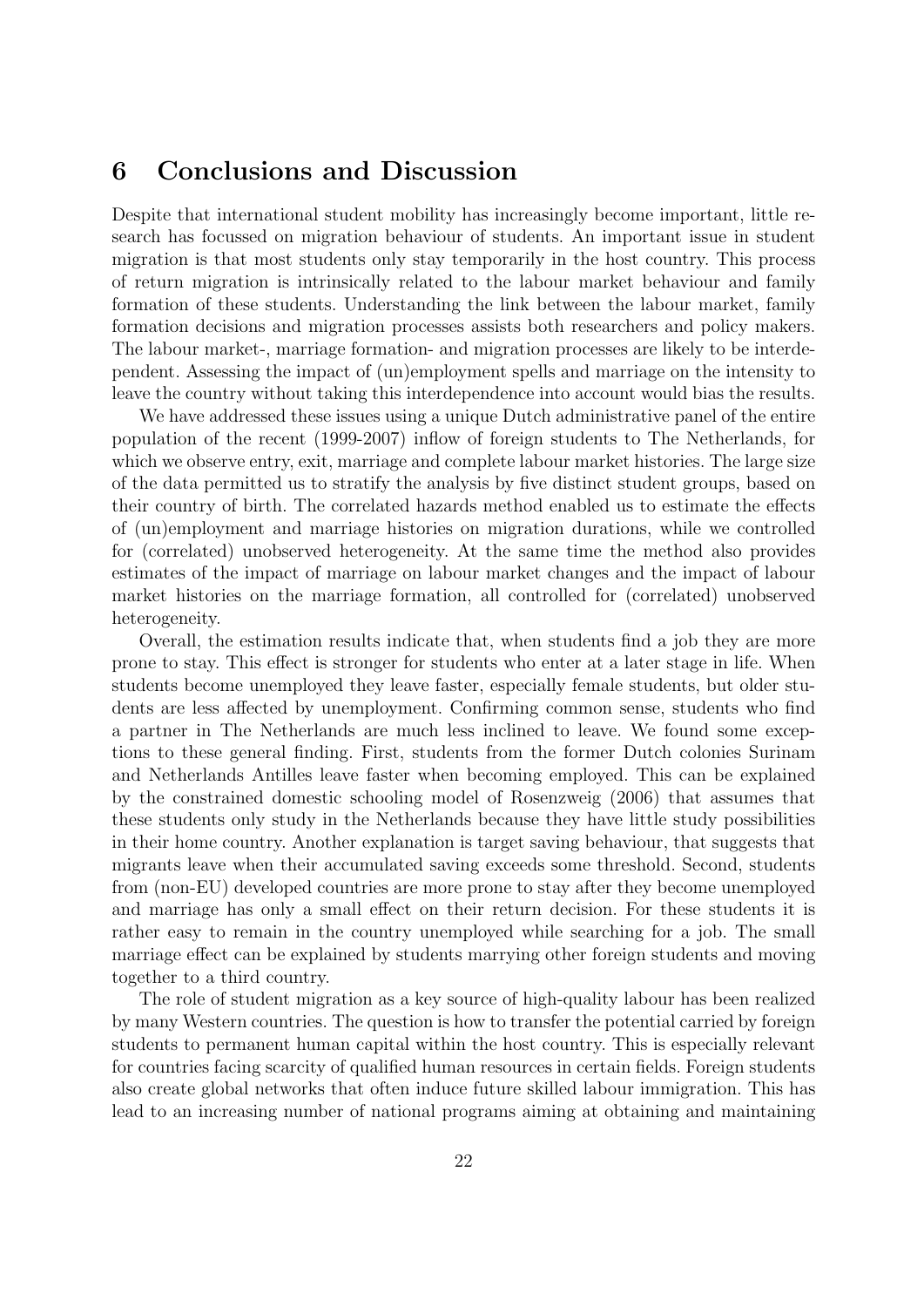excellent foreign students. Some major host countries, like Australia, have benefited from their strategy of using special migration policies aimed at university graduates to attract specific human resources in demand, (see Mahroum, 2000; Tremblay, 2005; Vertovec, 2002).

Return behaviour of students is closely related to the immigration and integration policy of the host. Immigration of students often turns into skilled labour migration, when the student remains in the country working in a highly skilled job. When the Dutch government facilitates that foreign students can stay more easily this increases the number of high-skilled labour migrants in the country, especially in the long-run. The recent (beyond the observation period) introduction of a more extensive job search period in which foreign students are allowed to stay in the country a few months after graduation will probably reduce the effect of becoming unemployed on return of these students. Other possible policies to retain foreign students are providing them better access to affordable real estate, ease labour market access for sectors in demand such as ITC and technology industries and, for those students with a non-Dutch spouse, ease immigration and labour market entry of their spouse.

## **References**

- A. Aydemir and C. Robinson. Global labor markets, return and onward migration. *Canadian Journal of Economics*, 41:1285–1311, 2008.
- Y. Baruch, P. S. Budhwar, and N. Khatri. Brain drain: Inclination to stay abroad after studies. *Journal of World Business*, 42:99–112, 2007.
- M. Beine, R. Noël, and L. Ragot. The determinants of international mobility of students. Working Paper: Economics of Education 3848, Munich, 2012.
- G. E. Bijwaard. Immigrant migration dynamics model for The Netherlands. *Journal of Population Economics*, 23:1213–1247, 2010.
- G. E. Bijwaard, C. Schluter, and J. Wahba. The impact of labour market dynamics on the return–migration of immigrants. *Review of Economics and Statistics*, forthcoming, 2013.
- B. Bratsberg. The incidence of non-return among foreign students in the United States. *Economics of Education Review*, 14:373–384, 1995.
- C. Y. Co, I. N. Gang, and M. S. Yun. Returns to returning. *Journal of Population Economics*, 13:57–79, 2000.
- F. Docquier and H. Rapoport. Globalization, brain drain and development. *Journal of Economic Literature*, 50:681–730, 2012.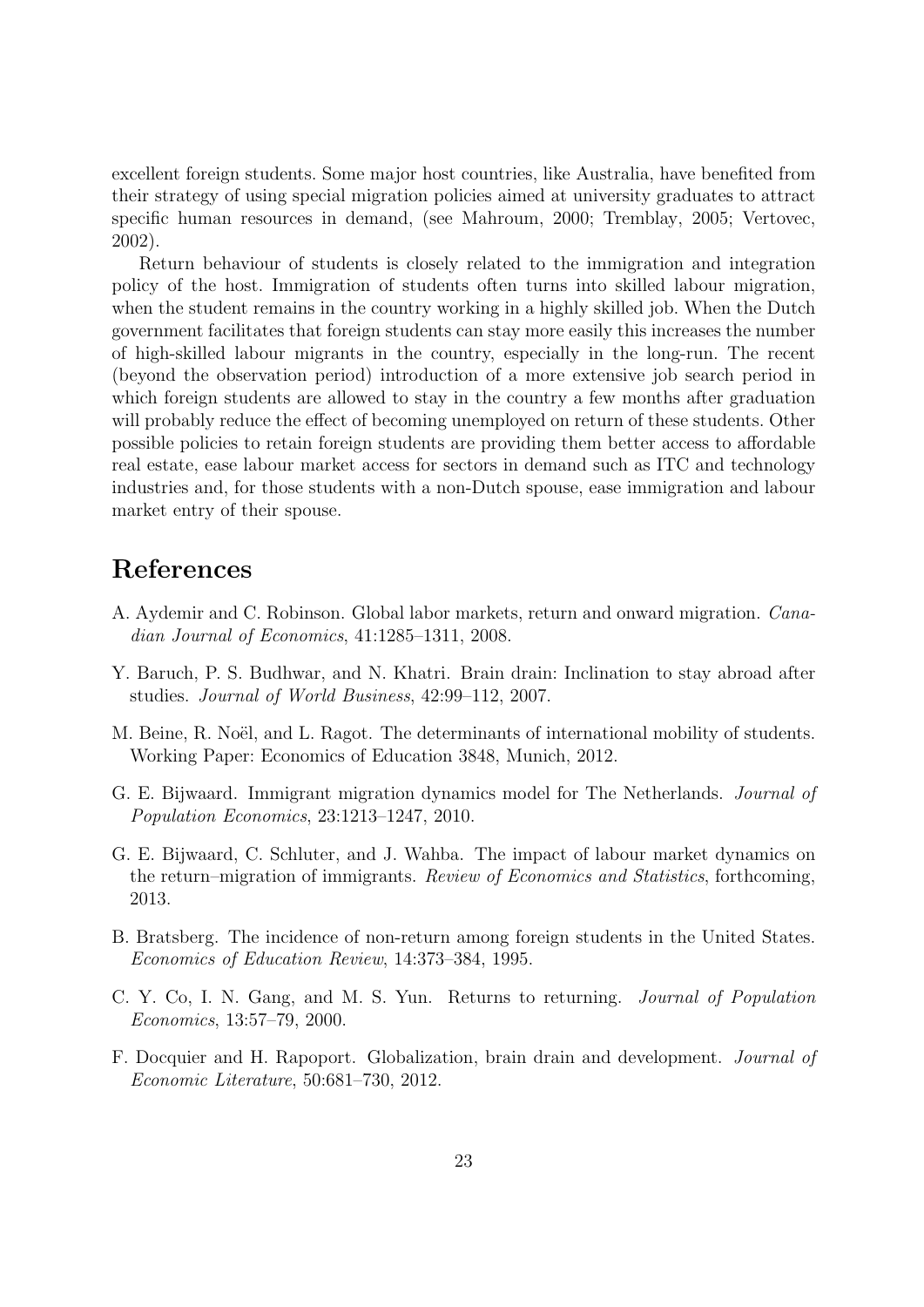- A. Dreher and P. Poutvaara. Student flows and migration: An empirical analysis. Working Paper 1490, Munich, 2005.
- J. Gibson and D. McKenzie. The microeconomic determinants of emigration and return migration of the best and brightest: Evidence from the Pacific. *Journal of Development Economics*, 95:18–29, 2011.
- M.J. Greenwood. Human migration: Theory, models, and empirical studies. *Journal of Regional Science*, 25:521–544, 1985.
- N. Imran, Z. Azeem, I. I. Haider, N. Amjad, and M. R. Bhatti. Brain drain: Post graduation migration intentions and the influencing factors among medical graduates from Lahore, Pakistan. *BMC Research Notes*, 4:417, 2011.
- B. L. Lowell, A. Findlay, and E. Stewart. Brain strain: Optimising highly skilled migration from developing countries. Working paper 3, London, 2004.
- S. Mahroum. Highly skilled globetrotters: Mapping the international migration of human capital. *Research & Development Management*, 30:23–32, 2000.
- D. S. Massey and R. M. Zenteno. The dynamics of mass migration. *Proceedings of the National Academy of Sciences*, 96:5328, 1999.
- D. S. Massey, J. Arango, G. Hugo, A. Kouaouci, A. Pellegrino, and J. E. Taylor. Theories of international migration: A review and appraisal. *Population and Development Review*, 19:431–466, 1993.
- J. B. Meyer. Network approach versus brain drain: Lessons from the Diaspora. *International Migration*, 39:91–110, 2001.
- F. G. Mixon Jr. and Y. Hsing. College student migration and human capital theory: A research note. *Education Economics*, 2:65–73, 1994.
- OECD. *Education at a Glance 2011*. OECD, 2011.
- M. R. Rosenzweig. Global wage differences and international student flows. In S. M. Collins and C. Graham, editors, *Brookings Trade Forum 2006: Global Labor Markets*, pages 57–96. Washington D.C.: Brookings International Press, 2006.
- M. R. Rosenzweig. Higher education and international migration in Asia: Brain circulation. In F. Bourguignon, editor, *Annual World Bank Conference on Develoment Economics*, pages 59–100. Washington D.C.: Oxford University Press, 2008.
- K. Tremblay. Academic mobility and immigration. *Journal of Studies in International Education*, 9:196–228, 2005.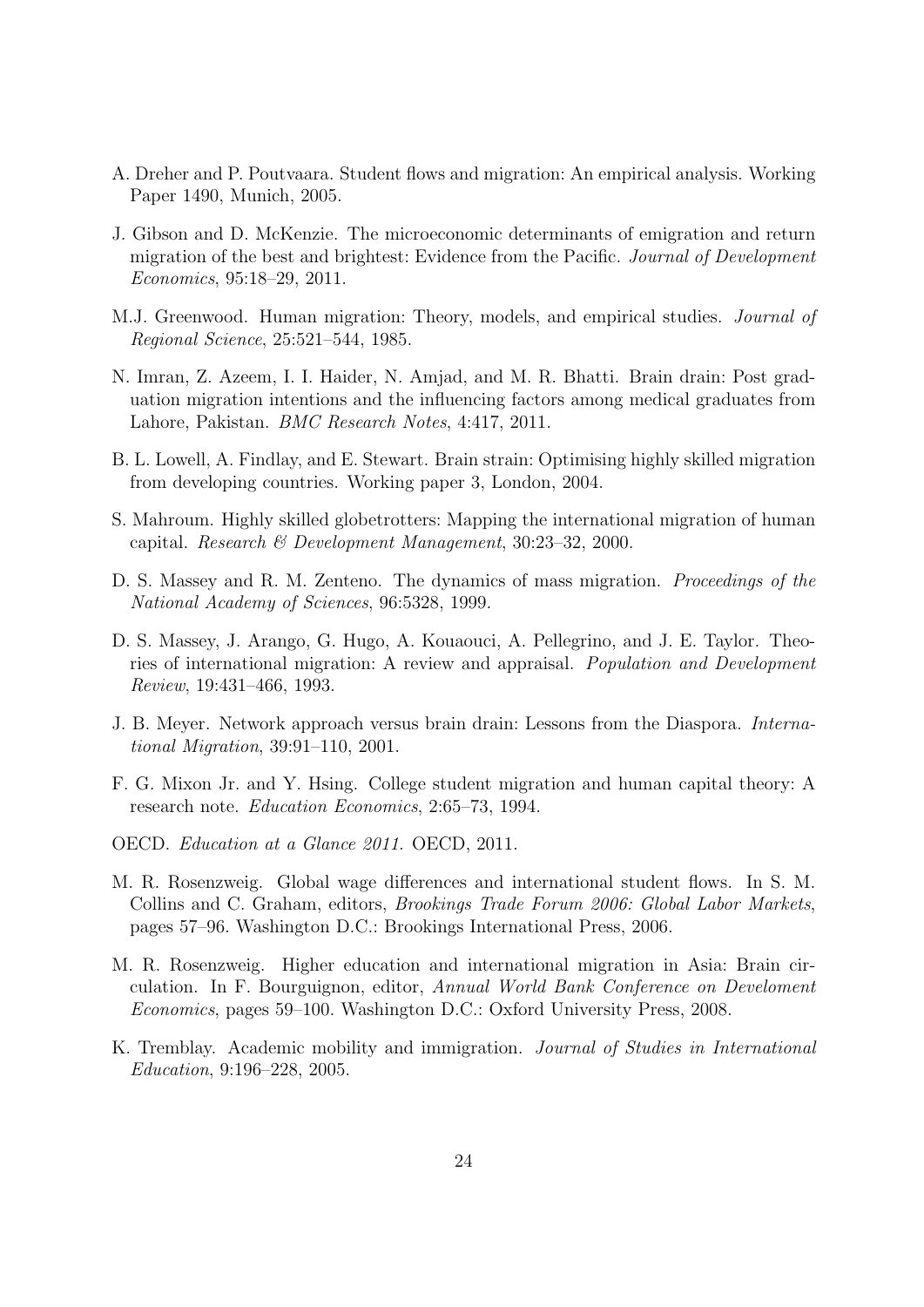- G. J. Van den Berg. Duration models: Specification, identification, and multiple duration. In J.J. Heckman and E. Leamer, editors, *Handbook of Econometrics, Volume V*, chapter 55, pages 3381–3460. Amsterdam: North–Holland, 2001.
- S. Vertovec. Transnational networks and skilled labour migration. WPTC 02-02, London, 2002.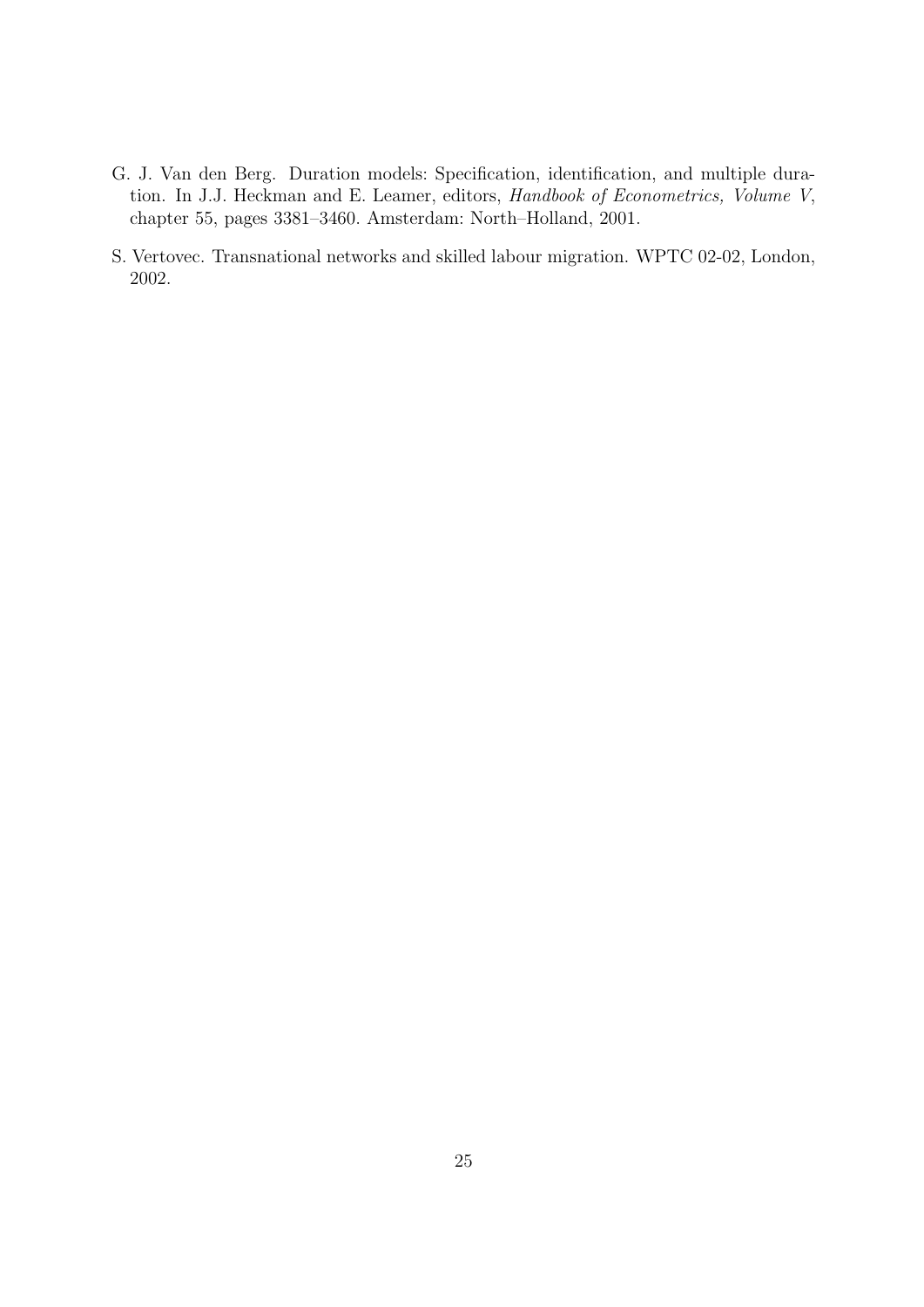## **A Main countries of birth**

| $EU$ 15          |         | new EU           |                  |          |        |  |
|------------------|---------|------------------|------------------|----------|--------|--|
| Germany          | 51.6%   | Poland           | $31.6\%$         |          |        |  |
| Belgium          | $8.5\%$ | Bulgaria         |                  |          |        |  |
| France           | $7.1\%$ | 15.9%<br>Hungary |                  |          |        |  |
| Spain            | $6.0\%$ | Rumania          | 10.9%            |          |        |  |
| Greece           | $5.5\%$ | Czechoslovakia   | $9.5\%$          |          |        |  |
| Italy            | $4.4\%$ | Latvia           | 3.5%             |          |        |  |
| UK               | 2.5%    |                  |                  |          |        |  |
| $\boldsymbol{N}$ | 12,124  | 3,375            |                  |          |        |  |
| non-EU           |         |                  |                  |          |        |  |
| DC               |         | <b>LDC</b>       | Surinam/Antilles |          |        |  |
| USA              | 43.9%   | China            | 33.2\%           | Antilles | 80.1\% |  |
| Japan            | 15.9%   | Indonesia        | $9.6\%$          | Surinam  | 16.8%  |  |
| South Korea      | 15.0%   | Russia           | 7.3%             | Aruba    | 3.1%   |  |
| Canada           | 14.7%   | Turkey           | 2.9%             |          |        |  |
| Australia        | $5.2\%$ | Yugoslavia       | 2.9%             |          |        |  |
| Singapore        | $3.0\%$ | India            | 2.7%             |          |        |  |
|                  |         | Vietnam          | 2.7%             |          |        |  |
| $\boldsymbol{N}$ | 1,998   | 16,695           |                  | 8,538    |        |  |

Table 8: Major country of birth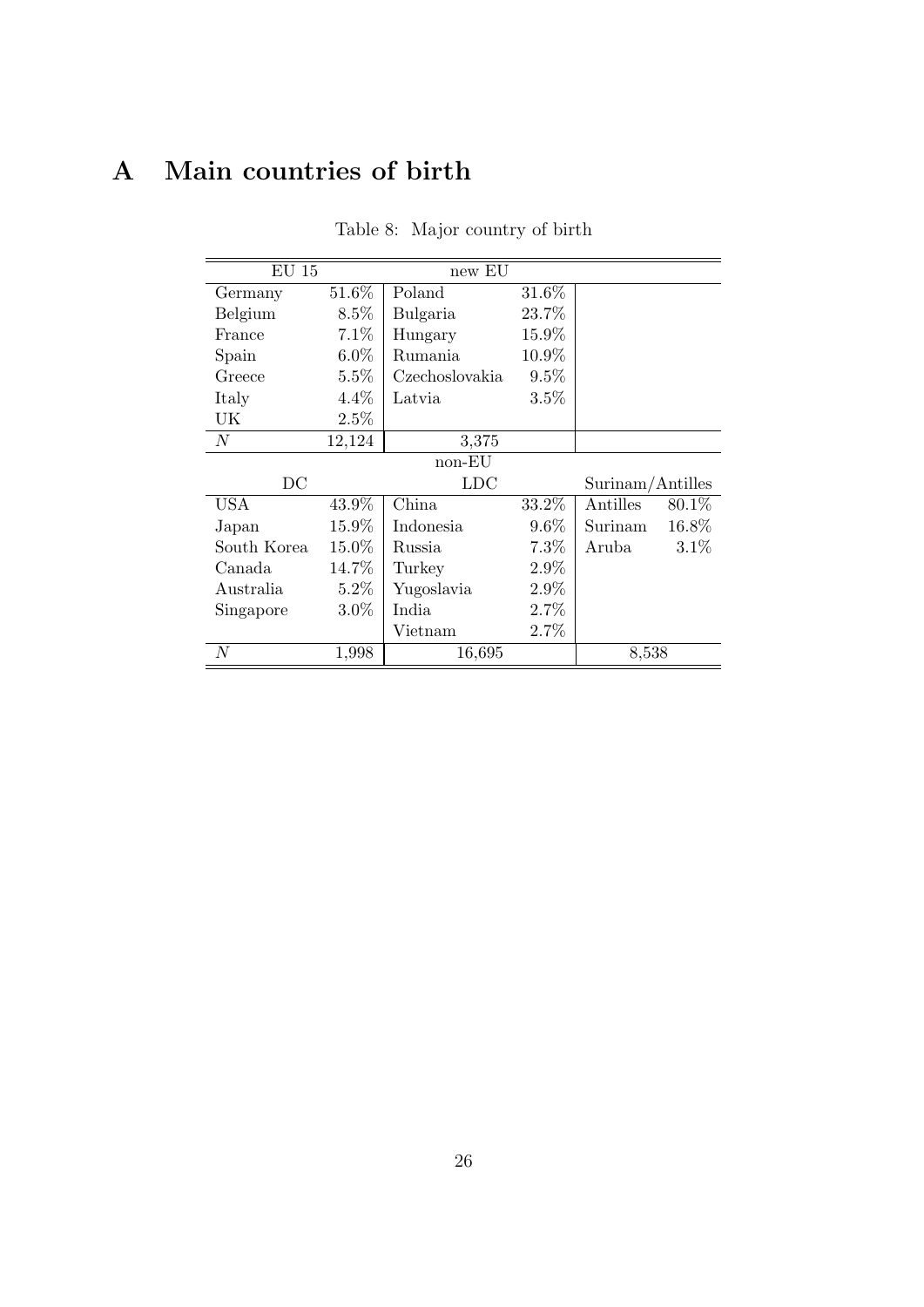# **B Additional heterogeneity of effects**

|                               | $\mathrm{EU}$ 15 | $new$ $EU$  | DC       | LDC          | Surinam/Antilles |
|-------------------------------|------------------|-------------|----------|--------------|------------------|
| Student to employed           |                  |             |          |              |                  |
| Female                        | 0.177            | $-0.609$    | $-0.982$ | $-0.085$     | $-0.112$         |
|                               | (0.288)          | (0.448)     | (0.697)  | (0.136)      | (0.175)          |
| Children                      | $-0.850^{+}$     |             |          | $-0.294^{+}$ | $-0.301$         |
|                               | (0.384)          |             |          | (0.153)      | (0.217)          |
| Constant                      | $0.548 +$        | $0.895^{+}$ | 1.046    | $0.505**$    | $0.627**$        |
|                               | (0.243)          | (0.421)     | (0.605)  | (0.111)      | (0.133)          |
| Student to unemployed         |                  |             |          |              |                  |
| Female                        | 0.544            | $-0.162$    | 0.885    | 0.143        | 0.174            |
|                               | (0.381)          | (0.622)     | (0.503)  | (0.140)      | (0.361)          |
| Children                      | $-0.592$         | 0.504       | 0.424    | $-0.281$     | $-0.045$         |
|                               | (0.489)          | (0.560)     | (0.632)  | (0.179)      | (0.378)          |
| Constant                      | $-0.038$         | 0.216       | $-0.540$ | $-0.239+$    | 0.498            |
|                               | (0.325)          | (0.588)     | (0.444)  | (0.118)      | (0.299)          |
| <i>Employed to Unemployed</i> |                  |             |          |              |                  |
| Female                        | 0.668            | 0.390       | $-0.968$ | 0.235        | 0.184            |
|                               | (0.421)          | (0.558)     | (0.741)  | (0.180)      | (0.218)          |
| Children                      | $-0.278$         | 0.598       | 0.663    | 0.200        | 0.019            |
|                               | (0.388)          | (0.473)     | (0.554)  | (0.173)      | (0.203)          |
| Constant                      | $-0.884^{+}$     | $-1.141+$   | 0.731    | $-0.374+$    | $-0.067$         |
|                               | (0.378)          | (0.569)     | (0.681)  | (0.159)      | (0.188)          |
| Unemployed to Employed        |                  |             |          |              |                  |
| Female                        | $-0.627$         | $-0.756$    | 0.133    | $-0.191$     | $-0.301$         |
|                               | (0.471)          | (0.3595)    | (0.752)  | (0.206)      | (0.204)          |
| Children                      | $-0.559$         | $-0.524$    | $-0.575$ | $0.283^{+}$  | 0.070            |
|                               | (0.351)          | (0.458)     | (0.628)  | (0.179)      | (0.195)          |
| Constant                      | $1.121 +$        | $2.991**$   | 0.612    | $1.128**$    | 0.286            |
|                               | (0.454)          | (0.628)     | (0.693)  | (0.192)      | (0.175)          |

Table 9: Heterogeneity in marriage effects on labour market dynamics.

 $+ p < 0.05$  and  $*^* p < 0.01$